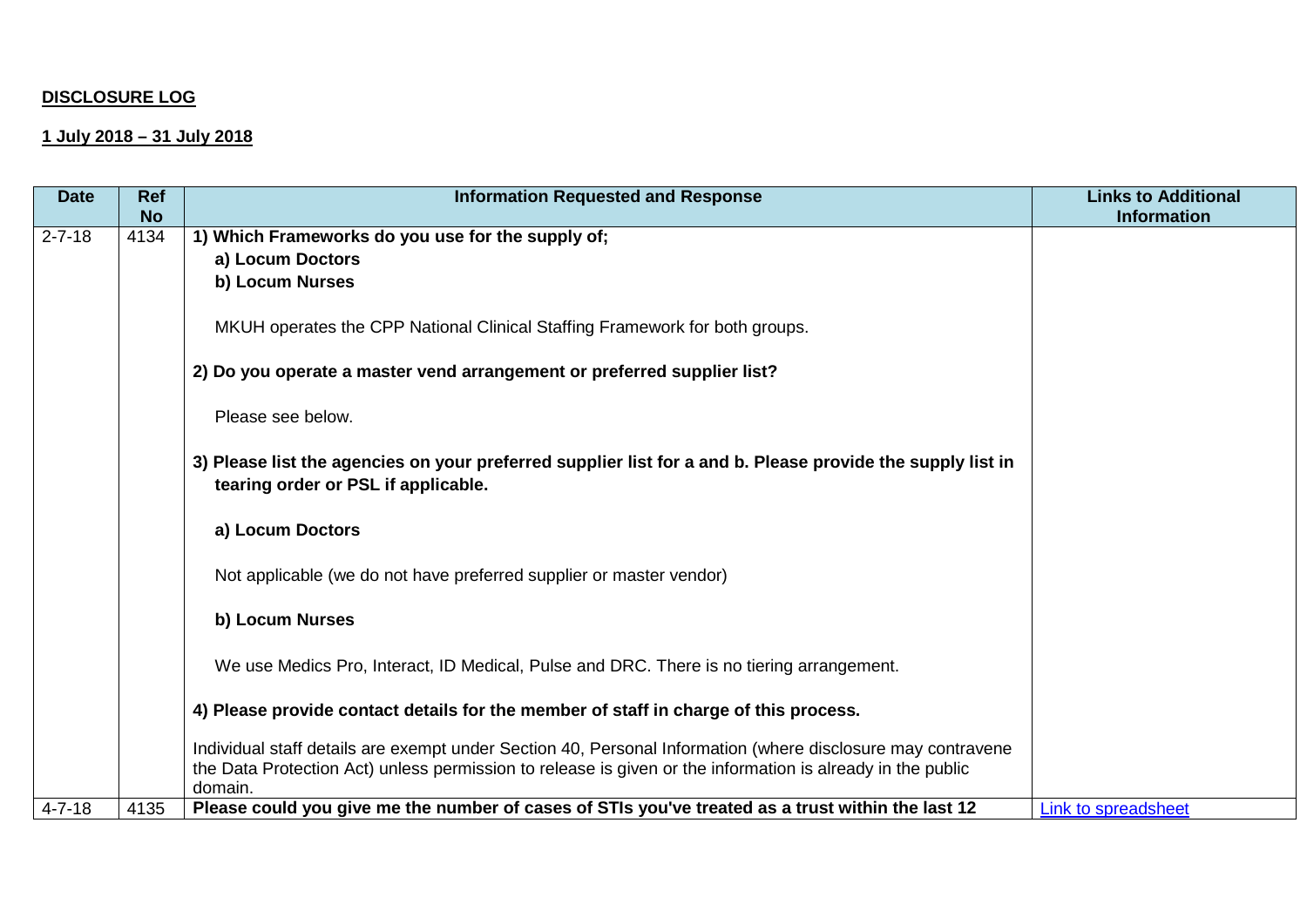|              |      | months?                                                                                                                                                                                                                                                                                                                                                                                 |                                                                |
|--------------|------|-----------------------------------------------------------------------------------------------------------------------------------------------------------------------------------------------------------------------------------------------------------------------------------------------------------------------------------------------------------------------------------------|----------------------------------------------------------------|
|              |      | 25,946. Please note this includes blood born viruses including HIV.                                                                                                                                                                                                                                                                                                                     |                                                                |
|              |      | Could I have a breakdown of the following; age, sex, area and type of STI.                                                                                                                                                                                                                                                                                                              |                                                                |
|              |      | Please see attached spreadsheet.                                                                                                                                                                                                                                                                                                                                                        |                                                                |
|              |      | Please note individuals details are exempt under Section 40, Personal Information (where disclosure may<br>contravene the Data Protection Act) unless permission to release is given or the information is already in the<br>public domain.                                                                                                                                             |                                                                |
|              |      | Is it possible to have this information narrowed down to each of your NHS sexual health centres?                                                                                                                                                                                                                                                                                        |                                                                |
|              |      | Milton Keynes University Hospital NHS Foundation Trust.                                                                                                                                                                                                                                                                                                                                 |                                                                |
| $5 - 7 - 18$ | 4136 | Please provide all meeting minutes, internal and external communications (both physical and<br>electronic) and any other relevant documentation leading to the decision to attempt a ban of<br>electronic cigarettes from the grounds of your hospital.                                                                                                                                 | Link to attachment<br>Link to attachment<br>Link to attachment |
|              |      | Please find attached.                                                                                                                                                                                                                                                                                                                                                                   |                                                                |
|              |      | Please note the Trust is currently reviewing its Smoke Free Hospital Policy, in consultation with staff, patient<br>groups and other stakeholders. We are therefore not currently in a position to disclose this.                                                                                                                                                                       |                                                                |
| $4 - 7 - 18$ | 4137 | • Period from 1 <sup>st</sup> January 2017 – 31 <sup>st</sup> December 2017, Activity for Sterile Services Department, either<br>broken down monthly or annually, i.e. how many trays and bagged/supplementary items<br>processed?                                                                                                                                                      |                                                                |
|              |      | 41,300 annually<br>$Trays -$<br>Supplementary products -<br>40,268 annually                                                                                                                                                                                                                                                                                                             |                                                                |
|              |      | Period from 1 <sup>st</sup> January 2017 – 31 <sup>st</sup> December 2017, Total Count of Instruments processed, <i>i.e. total</i><br>count of instruments processed in the make-up of trays or bagged/supplementary items broken<br>down into totals either monthly or annually? For example 100 trays processed containing 25<br>instruments would total 2,500 instruments processed. |                                                                |
|              |      | The Trust does not record this information centrally. To obtain this information would entail trawling through                                                                                                                                                                                                                                                                          |                                                                |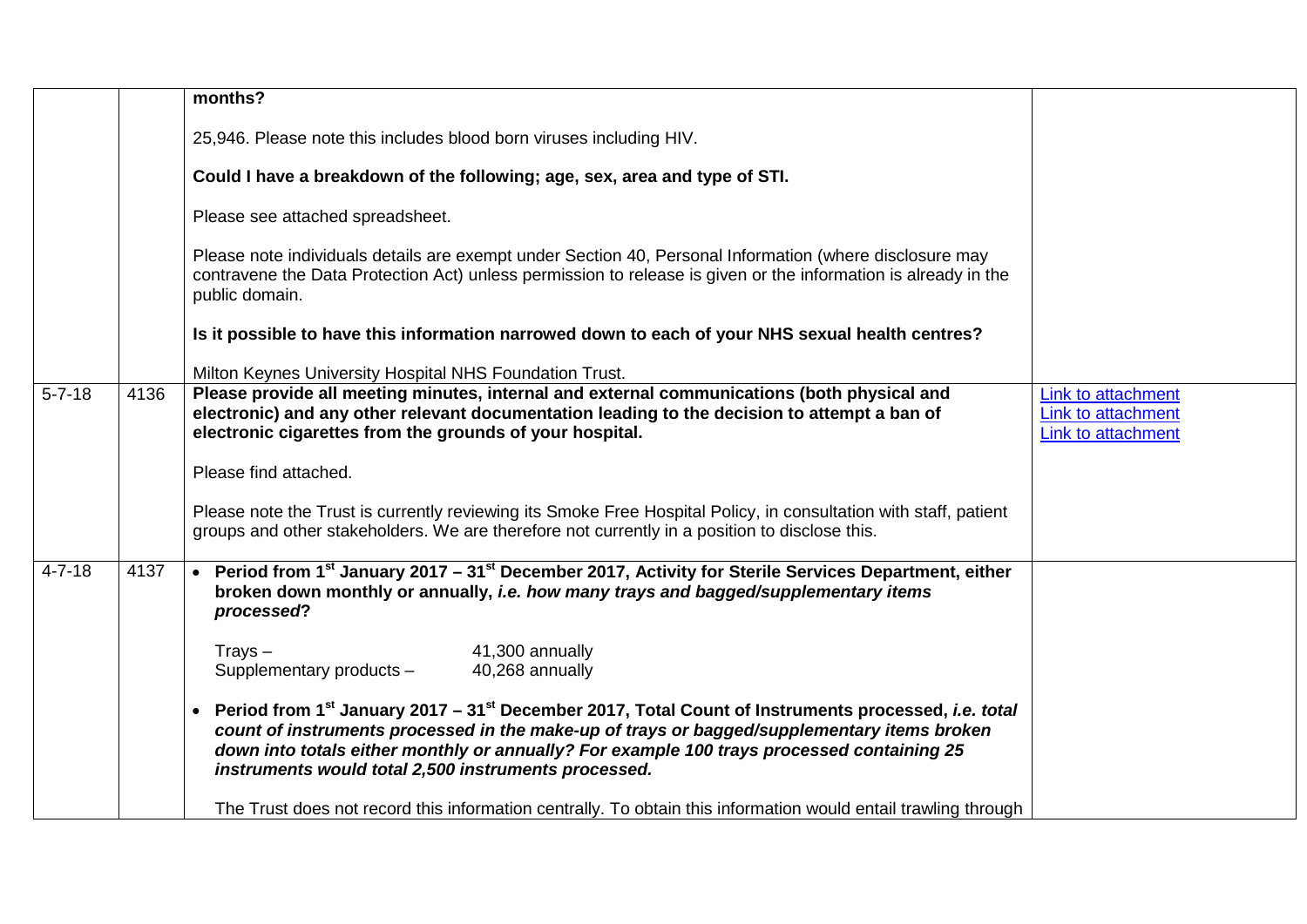| Trust documentation and exceed the appropriate time limit.                                                                                                                                                                                                                                     |  |
|------------------------------------------------------------------------------------------------------------------------------------------------------------------------------------------------------------------------------------------------------------------------------------------------|--|
| • Current Sterile Service Department Staffing/Personnel Organisation Structure?                                                                                                                                                                                                                |  |
| 1 x WTE Head of Decontamination Services - Band 8a<br>1 x WTE Deputy Manager - Band 6<br>1 x WTE Quality Administrator - Band 5<br>1 x WTE Senior Team Leader - Band 4<br>3 x WTE Team Leaders - Band 3<br>10 x WTE Decontamination Technicians<br>1 x WTE Stores Assistant<br>1 x WTE Orderly |  |
| • Current Sterile Services Job Titles and Pay Banding?                                                                                                                                                                                                                                         |  |
| Head of Decontamination Services - Band 8a<br>Deputy Manager - Band 6<br>Quality Administrator - Band 5<br>Senior Team Leader - Band 4<br>Team Leaders - Band 3<br><b>Decontamination Technicians</b><br><b>Stores Assistant</b><br>Orderly                                                    |  |
| • Current WTE / FTE employed for each job title?                                                                                                                                                                                                                                               |  |
| 1 x WTE Head of Decontamination Services<br>1 x WTE Deputy Manager<br>1 x WTE Quality Administrator<br>1 x WTE Senior Team Leader<br>3 x WTE Team Leaders<br>10 x WTE Decontamination Technicians<br>1 x WTE Stores Assistant<br>1 x WTE Orderly                                               |  |
| • Current Sterile Services shifts operated and staffing numbers / grades associated with each shift?                                                                                                                                                                                           |  |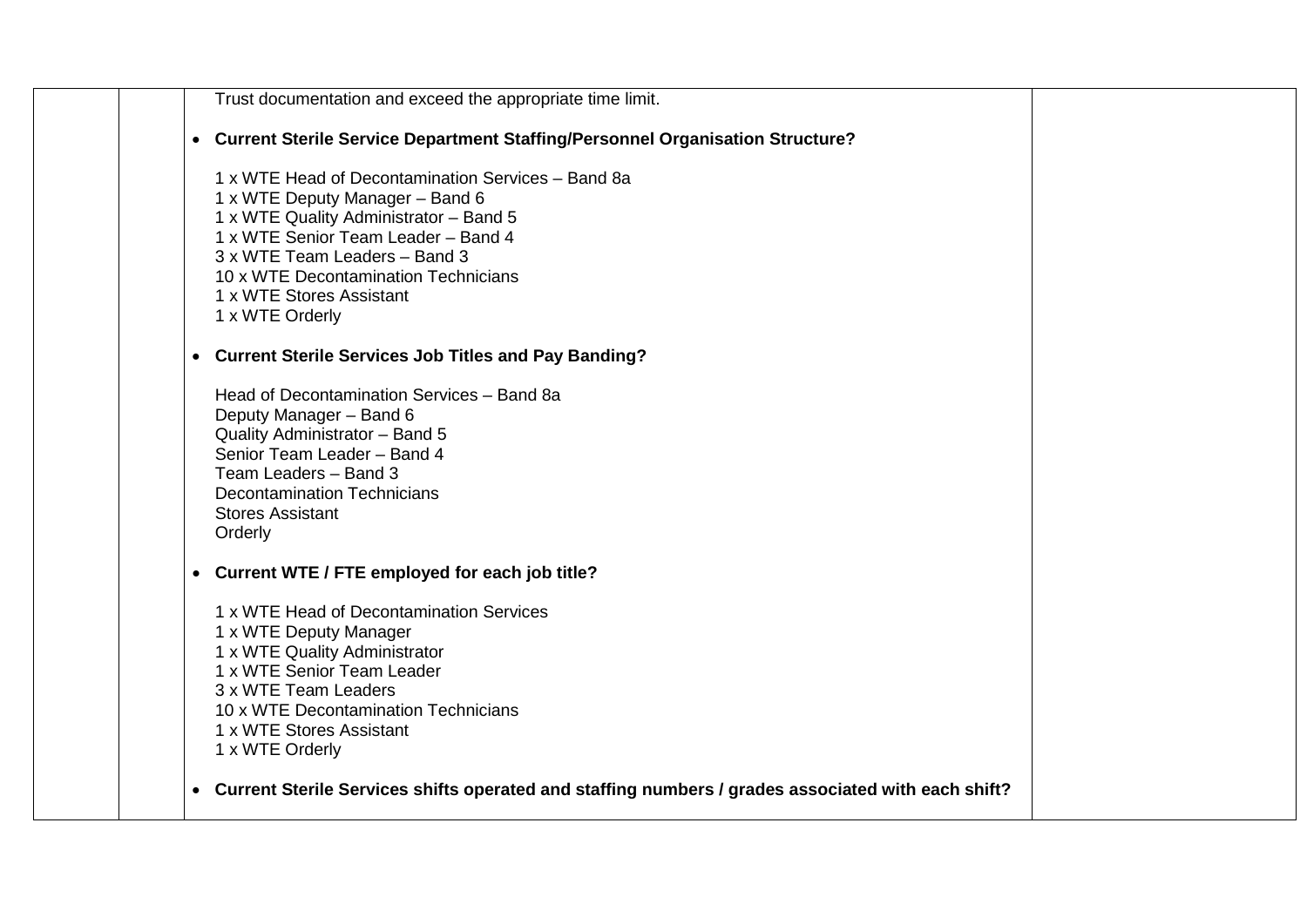|              |      | Department operational from Monday - Friday 08.00-19.00 & Saturday 08.00-16.00 on call from Saturday<br>16.00 through to Monday at 08.00 (staffed by 1WTE band 3)                                                 |  |
|--------------|------|-------------------------------------------------------------------------------------------------------------------------------------------------------------------------------------------------------------------|--|
|              |      |                                                                                                                                                                                                                   |  |
|              |      | Shift pattern 08.00-16.00 1 senior team leader, 1 team leader and 5 technicians, 1 orderly and 1 stores                                                                                                           |  |
|              |      | assistant, shift pattern 10.00-19.00 2 x team leaders and 5 technicians.                                                                                                                                          |  |
|              |      |                                                                                                                                                                                                                   |  |
|              |      | Management team hours to meet the needs of service typically core hours 08.00-16.00 the unit also includes                                                                                                        |  |
|              |      | endoscopy decontamination which is managed by the same management team as above.                                                                                                                                  |  |
|              |      | The operational staffing for endoscopy decontamination is as follows; 2 x WTE Team leaders and 6 x WTE                                                                                                            |  |
|              |      | decontamination technicians. (1x team leader and 3 x technicians for each shift) Shift patterns are 07.00-                                                                                                        |  |
|              |      | 15.00 and 11.00-19.00.                                                                                                                                                                                            |  |
|              |      |                                                                                                                                                                                                                   |  |
|              |      | Shifts are Monday - Friday 07.00-19.00 Saturday 08.00-16.00 on call from 19.00 - 07.00 each weekday night<br>& Saturday 08.00-16.00 on call Saturday from 16.00 until 07.00 Monday (all endoscopy decontamination |  |
|              |      | technicians and team leaders participate in the on call a week and a time, 1 staff member per call out)                                                                                                           |  |
| $3 - 7 - 18$ | 4138 | 1. Network Provider(s) - Please provide me with the network provider name e.g. EE, Telefonica,                                                                                                                    |  |
|              |      | <b>Vodafone, Three</b>                                                                                                                                                                                            |  |
|              |      |                                                                                                                                                                                                                   |  |
|              |      | EE                                                                                                                                                                                                                |  |
|              |      | 2. Annual Average Spend- Can you please provide me with the average annual spend over the 3                                                                                                                       |  |
|              |      | years. If this is a new contract can you please provide the estimated annual spend.                                                                                                                               |  |
|              |      |                                                                                                                                                                                                                   |  |
|              |      | The cost for the new E Contract is £9k per month = $£108k$ annually                                                                                                                                               |  |
|              |      | 3. Number of Connections-Number of connections for each network provider. Please split the                                                                                                                        |  |
|              |      | connection into the following, Voice Only, Voice and Data and Data. Please provide me with a                                                                                                                      |  |
|              |      | figure for each one including if the organisation doesn't have any.                                                                                                                                               |  |
|              |      |                                                                                                                                                                                                                   |  |
|              |      | 400 all data and voice                                                                                                                                                                                            |  |
|              |      | 4. Duration of the contract- please state if the contract also includes contract extensions for each                                                                                                              |  |
|              |      | provider.                                                                                                                                                                                                         |  |
|              |      |                                                                                                                                                                                                                   |  |
|              |      | 3 Years                                                                                                                                                                                                           |  |
|              |      |                                                                                                                                                                                                                   |  |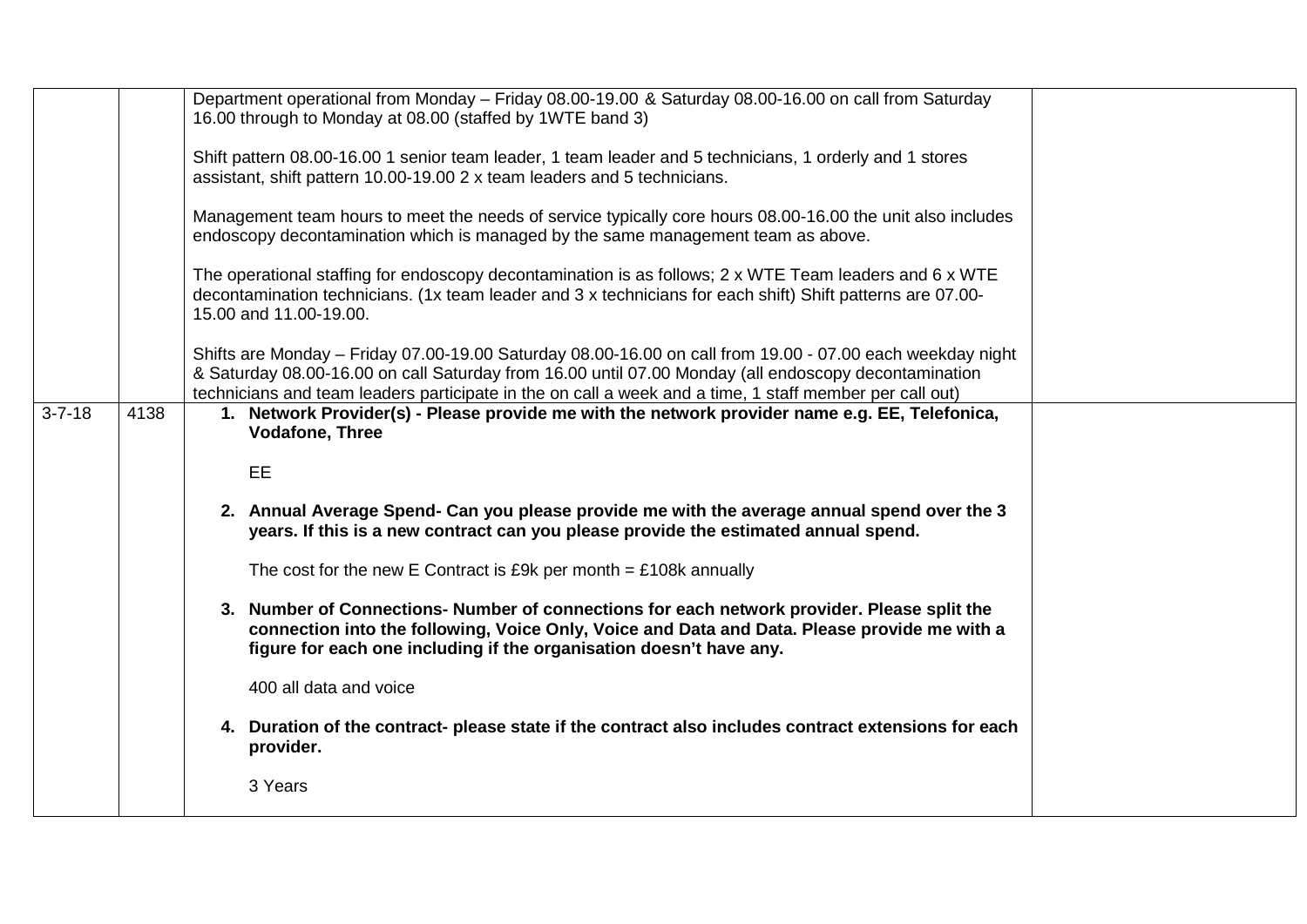|              |      | 5. Contract Start Date- please can you provide me with the start date of the signed agreement.<br>Please do not provide me with the framework contract date I require the contract dates of the<br>signed agreement.<br>March 2018<br>6. Contract Expiry Date- please can you provide me with the expiry date of the signed agreement.<br>Please do not provide me with the framework contract date I require the contract dates of the<br>signed agreement. If the contract is rolling please state.<br><b>March 2021</b><br>7. Contract Review Date- Please can you provide me with a date on when the organisation plans<br>to review this contract.<br>Jan 2021<br>8. The person within the organisation responsible for this particular contract. Can you send me<br>the full contact details Contact Name, Job Title, Contact Number and direct email address for<br>each network provider? If full contact details cannot be provided please send me their actual<br>job title.<br>Deputy Head of IT - Technical Support |                    |
|--------------|------|---------------------------------------------------------------------------------------------------------------------------------------------------------------------------------------------------------------------------------------------------------------------------------------------------------------------------------------------------------------------------------------------------------------------------------------------------------------------------------------------------------------------------------------------------------------------------------------------------------------------------------------------------------------------------------------------------------------------------------------------------------------------------------------------------------------------------------------------------------------------------------------------------------------------------------------------------------------------------------------------------------------------------------|--------------------|
| $5 - 7 - 18$ | 4139 | 1. Does the Trust have a vascular and venous lead?                                                                                                                                                                                                                                                                                                                                                                                                                                                                                                                                                                                                                                                                                                                                                                                                                                                                                                                                                                              |                    |
|              |      | Yes                                                                                                                                                                                                                                                                                                                                                                                                                                                                                                                                                                                                                                                                                                                                                                                                                                                                                                                                                                                                                             |                    |
|              |      | 2. If so, what is the name of the lead/s?                                                                                                                                                                                                                                                                                                                                                                                                                                                                                                                                                                                                                                                                                                                                                                                                                                                                                                                                                                                       |                    |
|              |      | 3. Please can you provide the email address of the lead/s?                                                                                                                                                                                                                                                                                                                                                                                                                                                                                                                                                                                                                                                                                                                                                                                                                                                                                                                                                                      |                    |
|              |      | Individual staff details are exempt under Section 40 Personal Information (where disclosure may contravene                                                                                                                                                                                                                                                                                                                                                                                                                                                                                                                                                                                                                                                                                                                                                                                                                                                                                                                      |                    |
|              |      | the Data Protection Act) unless permission to release has been granted or they are already in the public<br>domain.                                                                                                                                                                                                                                                                                                                                                                                                                                                                                                                                                                                                                                                                                                                                                                                                                                                                                                             |                    |
| $5 - 7 - 18$ | 4140 | Please find attached                                                                                                                                                                                                                                                                                                                                                                                                                                                                                                                                                                                                                                                                                                                                                                                                                                                                                                                                                                                                            | Link to attachment |
| $6 - 7 - 18$ | 4141 | Please find attached                                                                                                                                                                                                                                                                                                                                                                                                                                                                                                                                                                                                                                                                                                                                                                                                                                                                                                                                                                                                            | Link to attachment |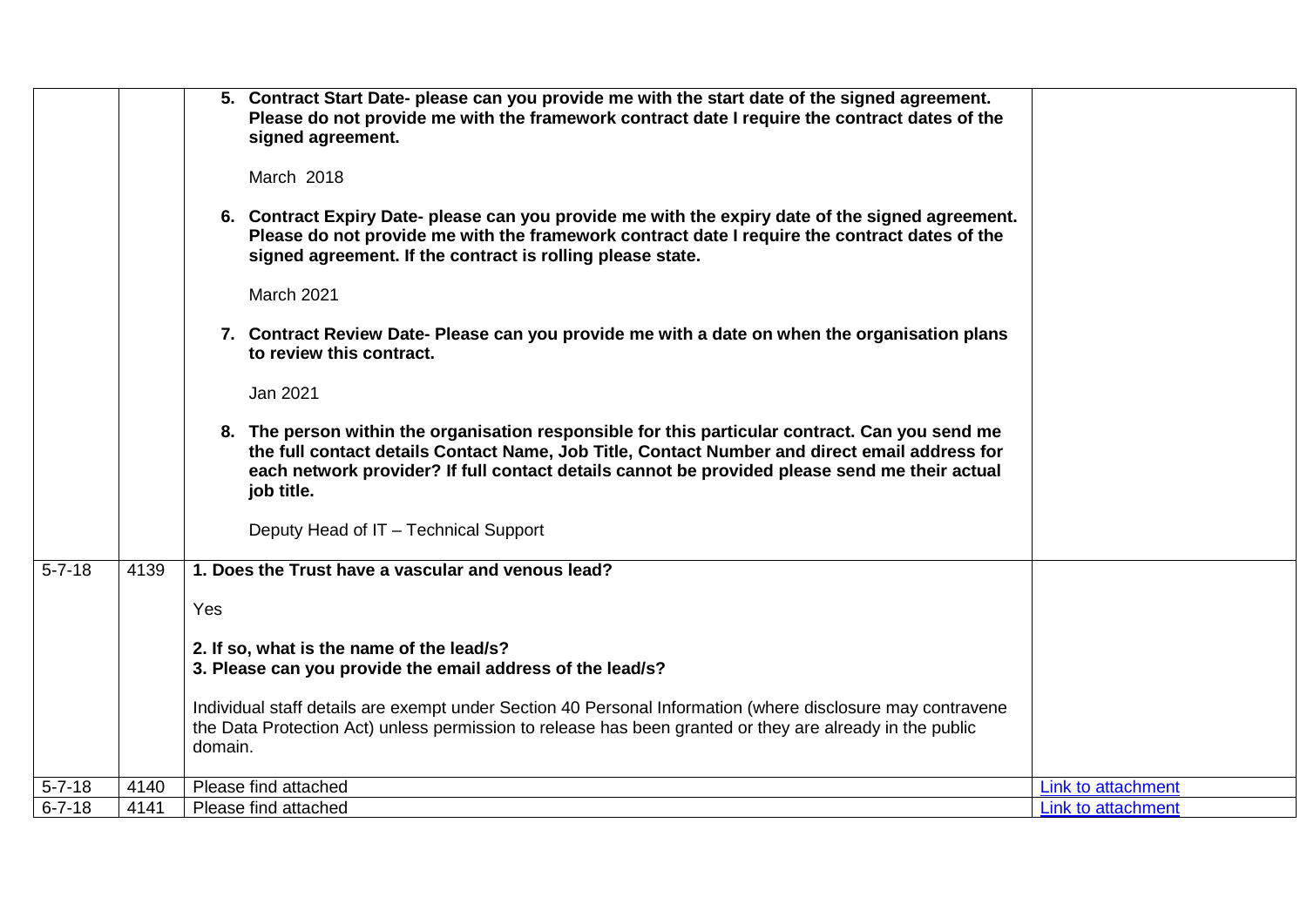| $6 - 7 - 18$ | 4142 | Please find attached                                                                                                                                                                                                                                                                                                                                                                                                                                                                                                                         | Link to attachment |
|--------------|------|----------------------------------------------------------------------------------------------------------------------------------------------------------------------------------------------------------------------------------------------------------------------------------------------------------------------------------------------------------------------------------------------------------------------------------------------------------------------------------------------------------------------------------------------|--------------------|
| $6 - 7 - 18$ | 4143 | Part 1 - Generic, non-commercially sensitive information:                                                                                                                                                                                                                                                                                                                                                                                                                                                                                    |                    |
|              |      | 1. Does the Trust use, or have a contract with, any outsourced transcription service?                                                                                                                                                                                                                                                                                                                                                                                                                                                        |                    |
|              |      | Yes                                                                                                                                                                                                                                                                                                                                                                                                                                                                                                                                          |                    |
|              |      | 2. Does the Trust use an agency, bank, locum, or other ad hoc staff for the purposes of typing or<br>transcribing clinical documentation?                                                                                                                                                                                                                                                                                                                                                                                                    |                    |
|              |      | The Trust currently has 12.5 WTF staff for transcribing.<br>The Trust does also have a number of hours on bank for these services but this information has previously<br>not been recorded centrally, therefore we are unable to give an accurate figure.<br>In previous years the divisional CSUs held their own records regarding spending and hours given to<br>transcription services. To obtain this information would entail trawling through Trust records which would<br>entail staff consent and exceed the appropriate time limit. |                    |
|              |      | Part 2 - Specific information:                                                                                                                                                                                                                                                                                                                                                                                                                                                                                                               |                    |
|              |      | If the answer is yes to either of the questions in Part 1 please provide a response to the following questions:                                                                                                                                                                                                                                                                                                                                                                                                                              |                    |
|              |      | 1. Outsourced Transcription                                                                                                                                                                                                                                                                                                                                                                                                                                                                                                                  |                    |
|              |      | a. Which company/companies does the Trust use?                                                                                                                                                                                                                                                                                                                                                                                                                                                                                               |                    |
|              |      | Scribetech                                                                                                                                                                                                                                                                                                                                                                                                                                                                                                                                   |                    |
|              |      | b. Is that for an offshore (i.e. India) or onshore (EU) transcription centre?                                                                                                                                                                                                                                                                                                                                                                                                                                                                |                    |
|              |      | Offshore                                                                                                                                                                                                                                                                                                                                                                                                                                                                                                                                     |                    |
|              |      | c. What is the total number of lines processed by the transcription provider(s)? If the volume varies<br>year on year please note the volume processed during 2017/2018 FY, and for the current FY.                                                                                                                                                                                                                                                                                                                                          |                    |
|              |      | The Trust does not record this information centrally, to obtain this would entail going through patient records<br>which would require permission and exceed the appropriate time limit.                                                                                                                                                                                                                                                                                                                                                     |                    |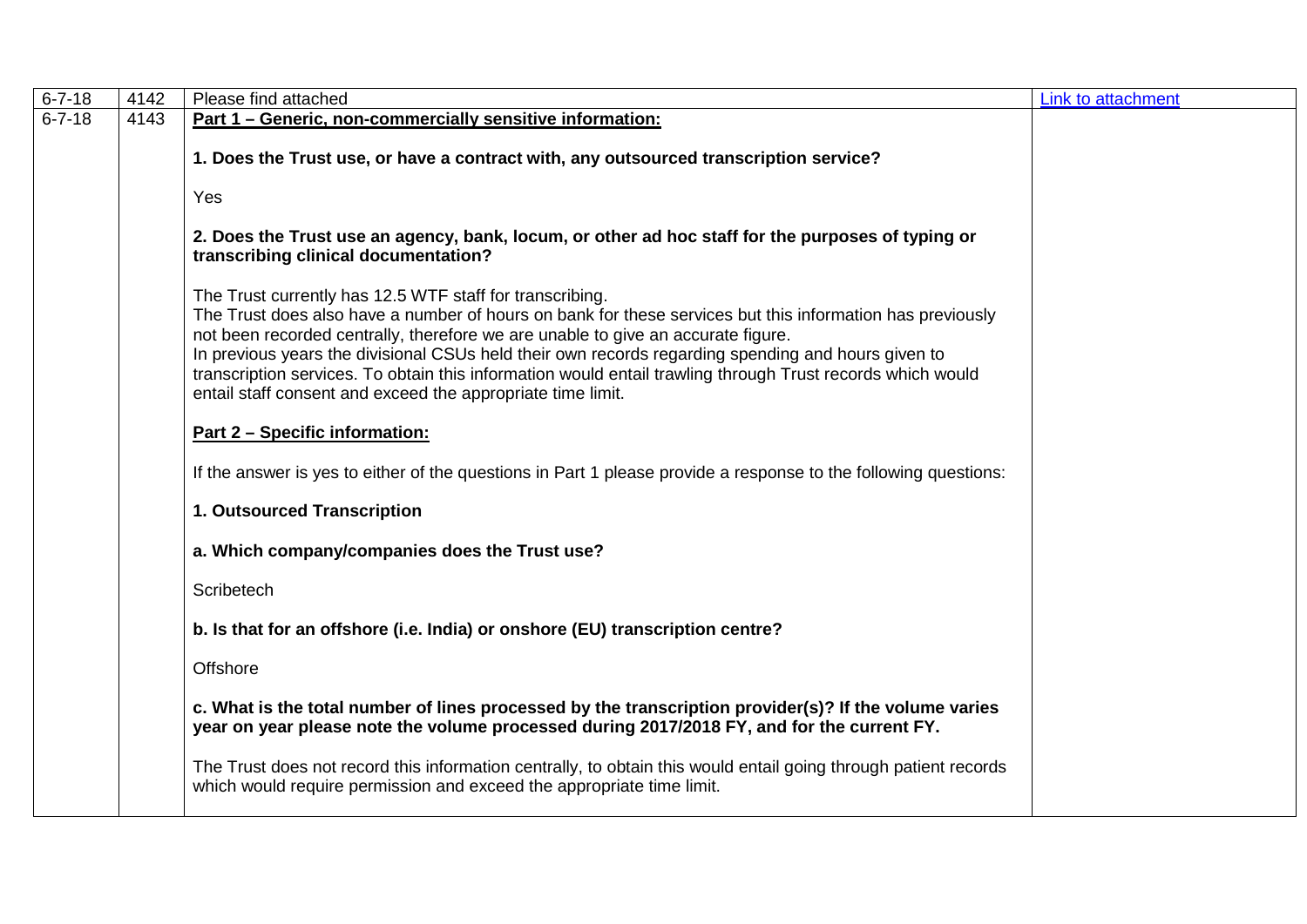|              |      | d. What is the total annual spend on outsourced transcription? If spend varies year on year please<br>note the spend for 2017/2018 Financial Year (FY), and current spend so far this FY.                                                                                                                                                                                           |
|--------------|------|-------------------------------------------------------------------------------------------------------------------------------------------------------------------------------------------------------------------------------------------------------------------------------------------------------------------------------------------------------------------------------------|
|              |      | Section 43 is a qualified exemption, and we are required to assess as objectively as possible whether the<br>balance of public interest favours disclosing or withholding the information. Our view that section 43 applies to<br>your request is based on the judgement that the Trusts ability to purchase products at a competitive price<br>would be compromised by disclosure. |
|              |      | 2. Insourced Transcription<br>a. What volume of transcription or document production is completed by these staff? If this fluctuates<br>please note the volume for the last FY and so far this FY.                                                                                                                                                                                  |
|              |      | Please note for previous years the Trust did not hold records for Insourced Transcription. This was done<br>within each CSU/Hub and to obtain the information would require trawling through Trust records which would<br>require permission from staff members and exceed the appropriate time limit.                                                                              |
|              |      | b. What is the annual spend on these staff? If this fluctuates please note the spend for the last FY and<br>so far this FY.                                                                                                                                                                                                                                                         |
|              |      | $18-19 - E98,868.$                                                                                                                                                                                                                                                                                                                                                                  |
|              |      | Please note for years previous to 2018/19 the Trust did not hold records for annual spending for Insourced<br>Transcription. This was done within each CSU/Hub and to obtain the information would require trawling<br>through Trust records which would require permission from staff members and exceed the appropriate time<br>limit.                                            |
| $6 - 7 - 18$ | 4144 | 1. Does your Trust routinely provide bisphosphonates to postmenopausal women with primary<br>breast cancer to reduce the risk of their cancer spreading to other parts of the body?                                                                                                                                                                                                 |
|              |      | The Trust prescribes bisphosphonates for some patients in the adjuvant setting.                                                                                                                                                                                                                                                                                                     |
|              |      | 2. If your Trust does routinely provide bisphosphonates to reduce the risk of primary breast cancer<br>spreading to other parts of the body, but is not providing them for all postmenopausal women,<br>how is eligibility defined? For example, women at increased risk of recurrence.                                                                                             |
|              |      | The Trust prescribes bisphosphonates for postmenopausal women who are on aromatase inhibitors and<br>some pre-menopausal women at high risk.                                                                                                                                                                                                                                        |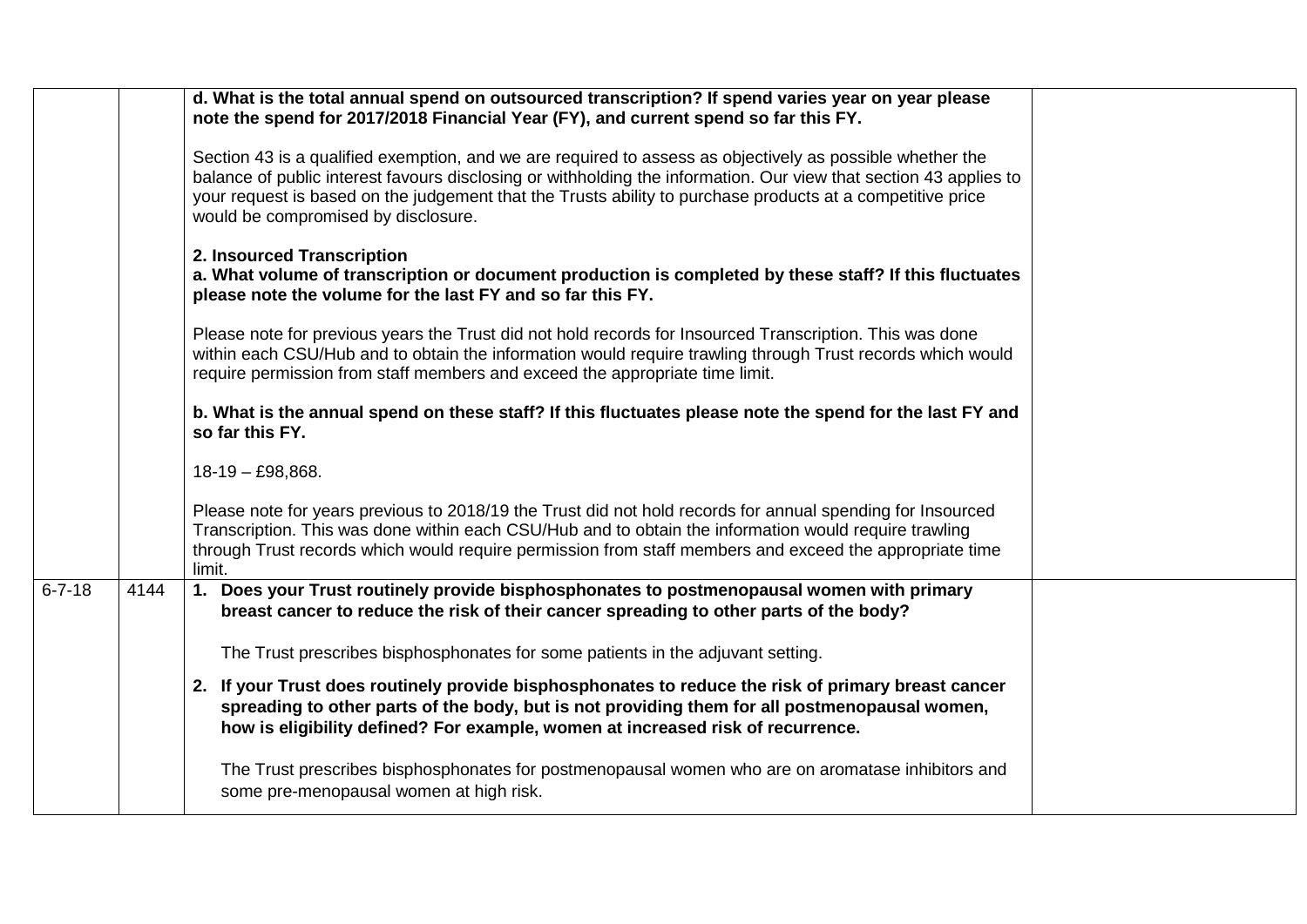|               |      | 3. If your Trust does routinely provide bisphosphonates for postmenopausal women to reduce the<br>risk of primary breast cancer spreading to other parts of the body, which bisphosphonates do you<br>prescribe? For example, zoledronic acid, ibandronic acid, sodium clodronate.<br><b>Ibandronic Acid</b><br>4. If your Trust does not routinely provide bisphosphonates for postmenopausal women to reduce<br>the risk of primary breast cancer spreading to other parts of the body, what are your reasons for<br>not doing so? |                           |
|---------------|------|--------------------------------------------------------------------------------------------------------------------------------------------------------------------------------------------------------------------------------------------------------------------------------------------------------------------------------------------------------------------------------------------------------------------------------------------------------------------------------------------------------------------------------------|---------------------------|
|               |      | The Trust is currently developing a protocol to introduce the use of standard adjuvant bisphosphonates at<br>MKUH.                                                                                                                                                                                                                                                                                                                                                                                                                   |                           |
| $9 - 7 - 18$  | 4145 | Under the Freedom of Information Act, may I please request the following information for the last five<br>years (2016/17, 2015/16, 2014/15, 2013/14, 2012/13) for each of the following:                                                                                                                                                                                                                                                                                                                                             |                           |
|               |      | 1. Level of deficit at year end                                                                                                                                                                                                                                                                                                                                                                                                                                                                                                      |                           |
|               |      | I can confirm the information requested is available within the Trusts Annual Reports available via the<br>website at http://www.mkhospital.nhs.uk/index.php?view=list&slug=annual-<br>reports&option=com_docman&layout=table&Itemid=646                                                                                                                                                                                                                                                                                             |                           |
|               |      | 2. External consultancy services spend                                                                                                                                                                                                                                                                                                                                                                                                                                                                                               |                           |
|               |      | I can confirm the information requested is available within the Trusts Annual Reports available via the<br>website at http://www.mkhospital.nhs.uk/index.php?view=list&slug=annual-<br>reports&option=com_docman&layout=table&Itemid=646                                                                                                                                                                                                                                                                                             |                           |
|               |      | 3. Breakdown of consultancy spend by all sectors e.g health management consultancy, digital<br>health consultancy, environment consultancy etc.                                                                                                                                                                                                                                                                                                                                                                                      |                           |
|               |      | All consultancy spend reported in the Trust's Annual Reports for the last five years relates to health<br>management consultancy.                                                                                                                                                                                                                                                                                                                                                                                                    |                           |
| $9 - 7 - 18$  | 4146 | Please find attached                                                                                                                                                                                                                                                                                                                                                                                                                                                                                                                 | <b>Link to attachment</b> |
| $10 - 7 - 18$ | 4147 | <b>Completed via Survey Monkey</b>                                                                                                                                                                                                                                                                                                                                                                                                                                                                                                   |                           |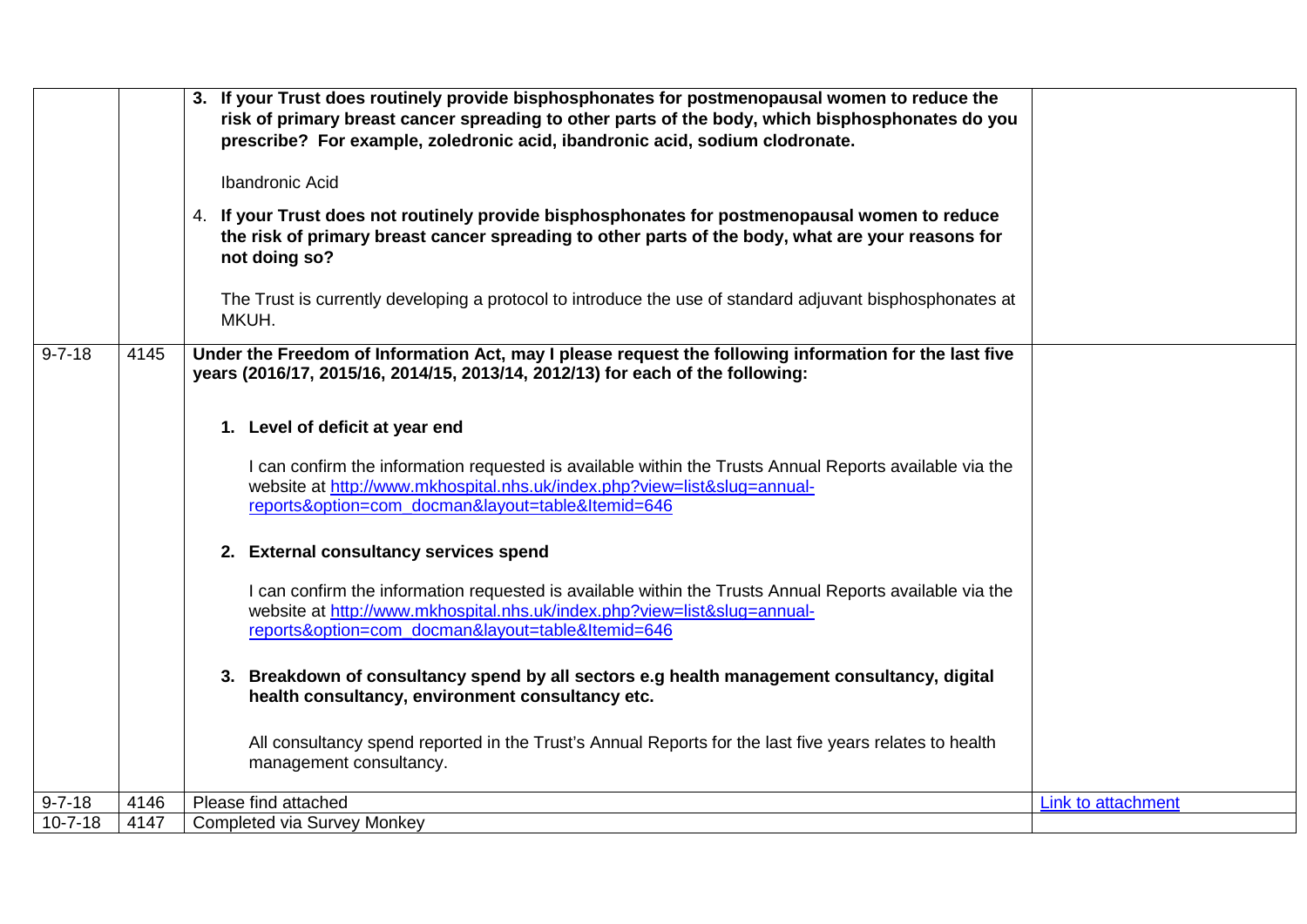| $11 - 7 - 18$ | 4148 | 1. Who provides expert evaluation of gender assignment in newborns with Disorders of Sex<br>Development?                                                                                                                                                                                                 |
|---------------|------|----------------------------------------------------------------------------------------------------------------------------------------------------------------------------------------------------------------------------------------------------------------------------------------------------------|
|               |      | The Tertiary Paediatric Endocrinology team based at the John Radcliffe Hospital in Oxford.                                                                                                                                                                                                               |
|               |      | 2. Does the trust use a multidisciplinary team that deals with the evaluation and long-term<br>management and needs of patients with Disorders of Sex Development?                                                                                                                                       |
|               |      | The Tertiary Paediatric Endocrinology team based at the John Radcliffe Hospital in Oxford.                                                                                                                                                                                                               |
|               |      | 3. If yes to question 2, can you provide contact details for the team?                                                                                                                                                                                                                                   |
|               |      | The Tertiary Paediatric Endocrinology team based at the John Radcliffe Hospital in Oxford.                                                                                                                                                                                                               |
|               |      | 4. What specialties are represented on the multidisciplinary team (e.g. paediatric subspecialists in<br>endocrinology, surgery, and/or urology, psychology/psychiatry, gynaecology, genetics, neonatology,<br>and, if available, social work, nursing, and medical ethics)? Please list them.            |
|               |      | Please contact oxford@infreemation.co.uk                                                                                                                                                                                                                                                                 |
|               |      | 5. When dealing with Disorders of Sex Development, what guidelines, if any, do decision makers<br>follow?                                                                                                                                                                                                |
|               |      | No Regional guidelines for referrals but aware of BSPED Clinical Standards and Principals of management<br>for DSD including referral time line.                                                                                                                                                         |
|               |      | 6. How many people are referred to this team per year (please give numbers for the last five years)?                                                                                                                                                                                                     |
|               |      | The Trust usually refers 1-2 patients to Oxford per year.<br>Exact numbers cannot be given as the Trust does not record this information centrally. To obtain this<br>information would entail trawling through patient records which would require permission and exceed the<br>appropriate time limit. |
| $11 - 7 - 18$ | 4149 | 1. Does the Trust impose upfront charges for non-urgent NHS healthcare treatment to overseas<br>visitors, migrants and former UK residents who are ineligible for free healthcare under government<br>quidelines? If not, please explain why, in the context of those guidelines.                        |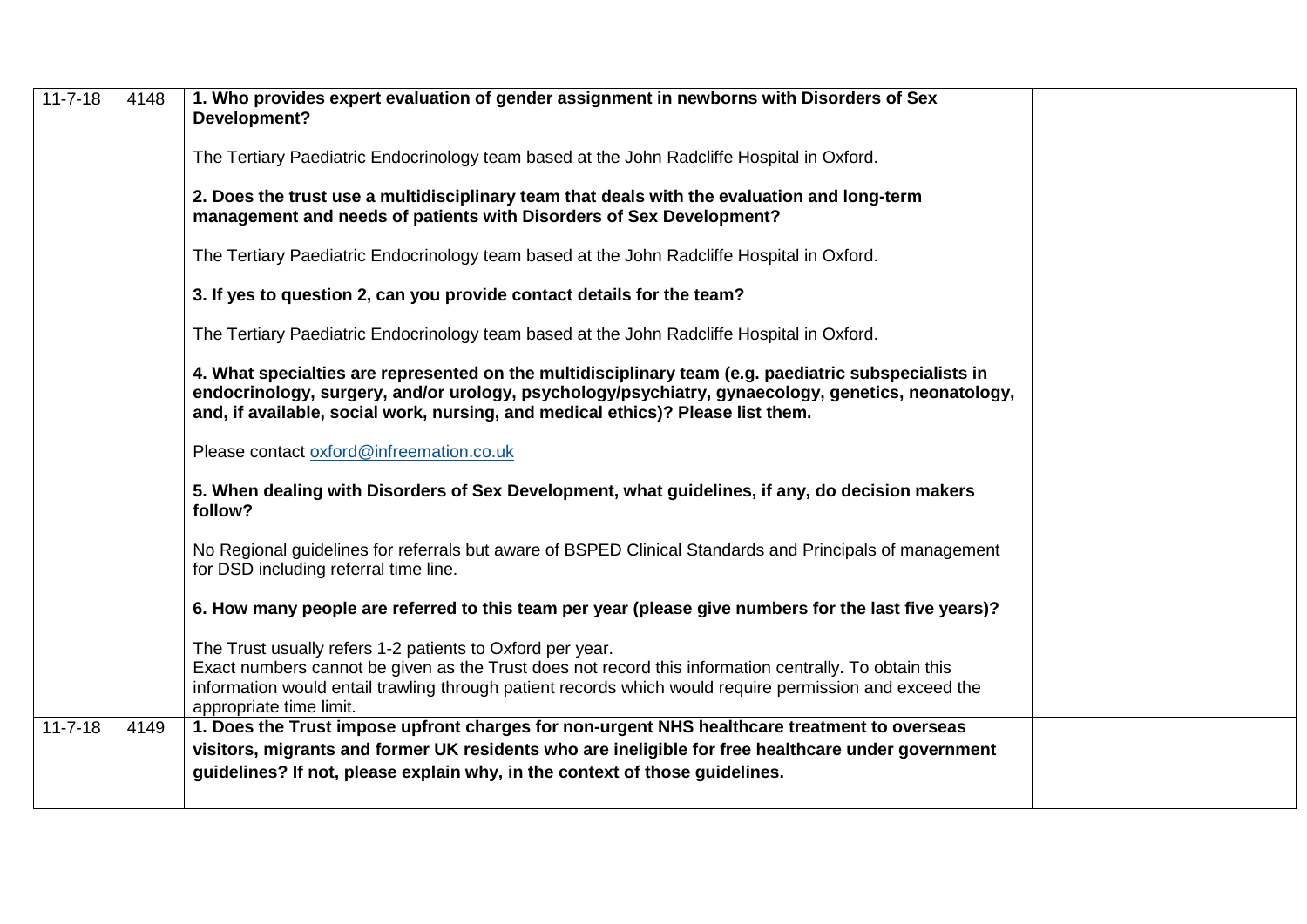| Yes    |                                                                                                                                                                                                                                                           |
|--------|-----------------------------------------------------------------------------------------------------------------------------------------------------------------------------------------------------------------------------------------------------------|
|        | If the answer to question 1 is 'no', the Trust need not provide responses to questions 2-8.                                                                                                                                                               |
|        | 2. The number of overseas visitors, migrants and former UK residents who were charged upfront for<br>NHS healthcare treatment by the Trust since October 2017 - please note this includes patients who did<br>not subsequently proceed with the treatment |
|        | The Trust does not record this information centrally, to obtain this would entail going through patient records<br>which would require permission and exceed the appropriate time limit.                                                                  |
|        | If the answer to question 2 is 'zero', the Trust need not provide responses to questions 3-8.                                                                                                                                                             |
|        | 3. The total costs charged for the treatments referred to in question 2 (including where the patient did<br>not proceed with the treatment)                                                                                                               |
| N/A    |                                                                                                                                                                                                                                                           |
| 2017). | 4. The number of overseas visitors, migrants and former UK residents who did not proceed with NHS<br>healthcare treatment by the Trust after being quoted an upfront charge (timeframe is since October                                                   |
|        | Notes to question 4:                                                                                                                                                                                                                                      |
|        | Sending an invoice to a patient for an upfront charge counts as quoting an upfront<br>charge                                                                                                                                                              |
|        | Patients who did not proceed with treatment include those who declined treatment and<br>those who simply did not attend scheduled treatment, as well as any patients who were<br>refused treatment by the Trust                                           |
| N/A    |                                                                                                                                                                                                                                                           |
|        | 5. Of the number of patients provided in response to question 4, please state how many did not attend                                                                                                                                                     |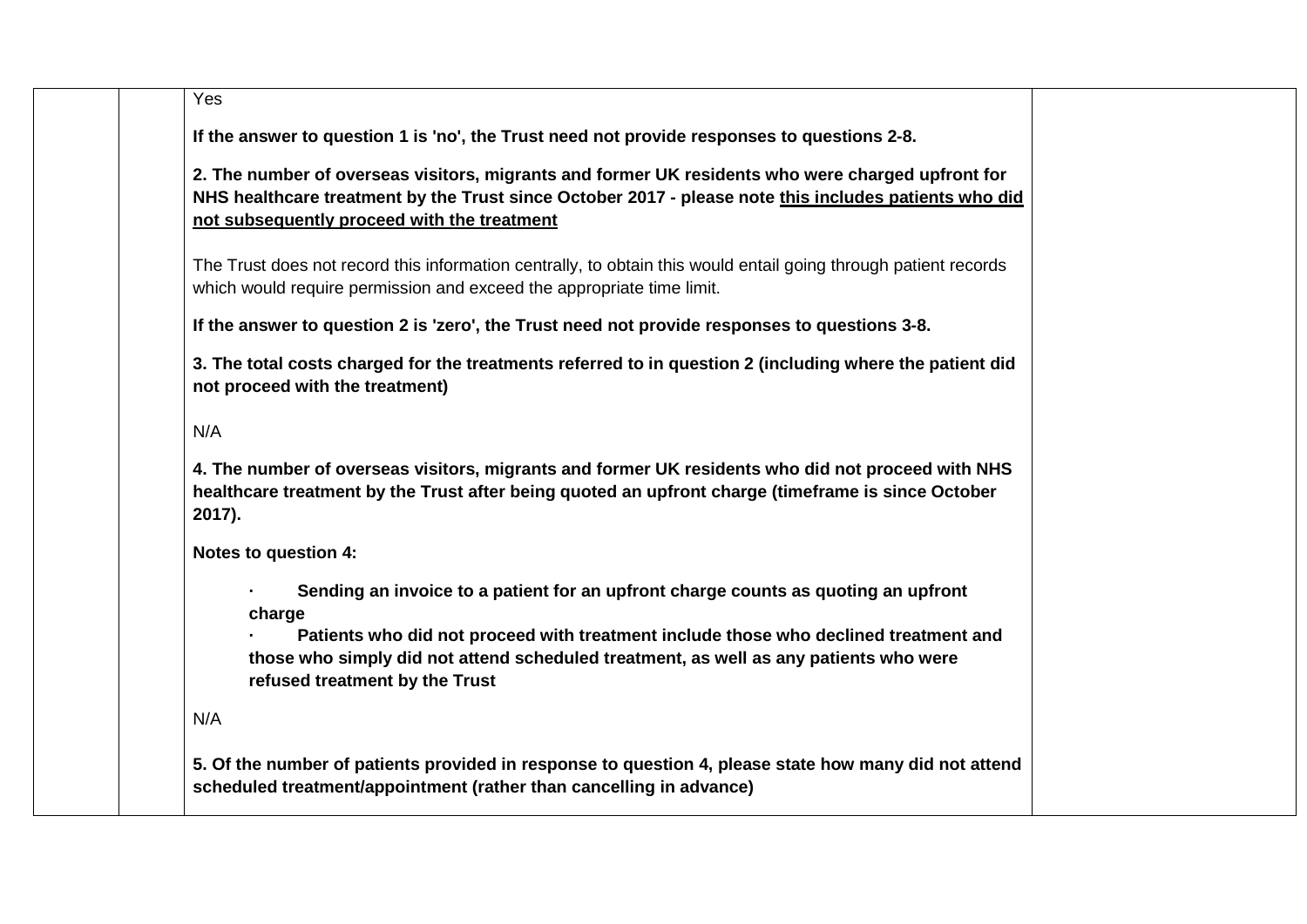| If the Trust does not record information in a manner that would enable question 5 to be<br>answered within the section 12 cost limit, please state that the information is 'not held' for this<br>question and process the remainder of this request<br>N/A<br>If the Trust has not provided information for question 5, or has responded with 'zero', please proceed<br>to question 7.<br>6. What was the financial loss to the Trust caused by the missed scheduled treatment/appointments<br>referred to in response to question 5?<br>Note to question 6:<br>If the Trust does not record information in a manner that would enable question 6 to be<br>answered within the section 12 cost limit, please state that the information is 'not held' for this<br>question and process the remainder of this request<br>N/A<br>7. Any data the Trust holds on the reasons for the refusal/inability of the patients referred in response<br>to question 4 to pay the imposed upfront charges (such as preference to return<br>home for treatment, or inability to meet the cost of treatment)<br>N/A<br>8. Any data the Trust holds on the conditions the patients referred to in response to question 4<br>wished to be treated for (this may be provided as categories of healthcare, such as ENT and<br>nephrology), or alternatively the treatments that were subject to the imposed charges (these may be<br>grouped into over-arching categories for data protection reasons)<br>N/A<br>$11 - 7 - 18$<br>4150<br>Could you conduct a search by bariatric equipment? |  | Note to question 5: |
|----------------------------------------------------------------------------------------------------------------------------------------------------------------------------------------------------------------------------------------------------------------------------------------------------------------------------------------------------------------------------------------------------------------------------------------------------------------------------------------------------------------------------------------------------------------------------------------------------------------------------------------------------------------------------------------------------------------------------------------------------------------------------------------------------------------------------------------------------------------------------------------------------------------------------------------------------------------------------------------------------------------------------------------------------------------------------------------------------------------------------------------------------------------------------------------------------------------------------------------------------------------------------------------------------------------------------------------------------------------------------------------------------------------------------------------------------------------------------------------------------------------------------------------------------------------------------|--|---------------------|
|                                                                                                                                                                                                                                                                                                                                                                                                                                                                                                                                                                                                                                                                                                                                                                                                                                                                                                                                                                                                                                                                                                                                                                                                                                                                                                                                                                                                                                                                                                                                                                            |  |                     |
|                                                                                                                                                                                                                                                                                                                                                                                                                                                                                                                                                                                                                                                                                                                                                                                                                                                                                                                                                                                                                                                                                                                                                                                                                                                                                                                                                                                                                                                                                                                                                                            |  |                     |
|                                                                                                                                                                                                                                                                                                                                                                                                                                                                                                                                                                                                                                                                                                                                                                                                                                                                                                                                                                                                                                                                                                                                                                                                                                                                                                                                                                                                                                                                                                                                                                            |  |                     |
|                                                                                                                                                                                                                                                                                                                                                                                                                                                                                                                                                                                                                                                                                                                                                                                                                                                                                                                                                                                                                                                                                                                                                                                                                                                                                                                                                                                                                                                                                                                                                                            |  |                     |
|                                                                                                                                                                                                                                                                                                                                                                                                                                                                                                                                                                                                                                                                                                                                                                                                                                                                                                                                                                                                                                                                                                                                                                                                                                                                                                                                                                                                                                                                                                                                                                            |  |                     |
|                                                                                                                                                                                                                                                                                                                                                                                                                                                                                                                                                                                                                                                                                                                                                                                                                                                                                                                                                                                                                                                                                                                                                                                                                                                                                                                                                                                                                                                                                                                                                                            |  |                     |
|                                                                                                                                                                                                                                                                                                                                                                                                                                                                                                                                                                                                                                                                                                                                                                                                                                                                                                                                                                                                                                                                                                                                                                                                                                                                                                                                                                                                                                                                                                                                                                            |  |                     |
|                                                                                                                                                                                                                                                                                                                                                                                                                                                                                                                                                                                                                                                                                                                                                                                                                                                                                                                                                                                                                                                                                                                                                                                                                                                                                                                                                                                                                                                                                                                                                                            |  |                     |
|                                                                                                                                                                                                                                                                                                                                                                                                                                                                                                                                                                                                                                                                                                                                                                                                                                                                                                                                                                                                                                                                                                                                                                                                                                                                                                                                                                                                                                                                                                                                                                            |  |                     |
|                                                                                                                                                                                                                                                                                                                                                                                                                                                                                                                                                                                                                                                                                                                                                                                                                                                                                                                                                                                                                                                                                                                                                                                                                                                                                                                                                                                                                                                                                                                                                                            |  |                     |
|                                                                                                                                                                                                                                                                                                                                                                                                                                                                                                                                                                                                                                                                                                                                                                                                                                                                                                                                                                                                                                                                                                                                                                                                                                                                                                                                                                                                                                                                                                                                                                            |  |                     |
|                                                                                                                                                                                                                                                                                                                                                                                                                                                                                                                                                                                                                                                                                                                                                                                                                                                                                                                                                                                                                                                                                                                                                                                                                                                                                                                                                                                                                                                                                                                                                                            |  |                     |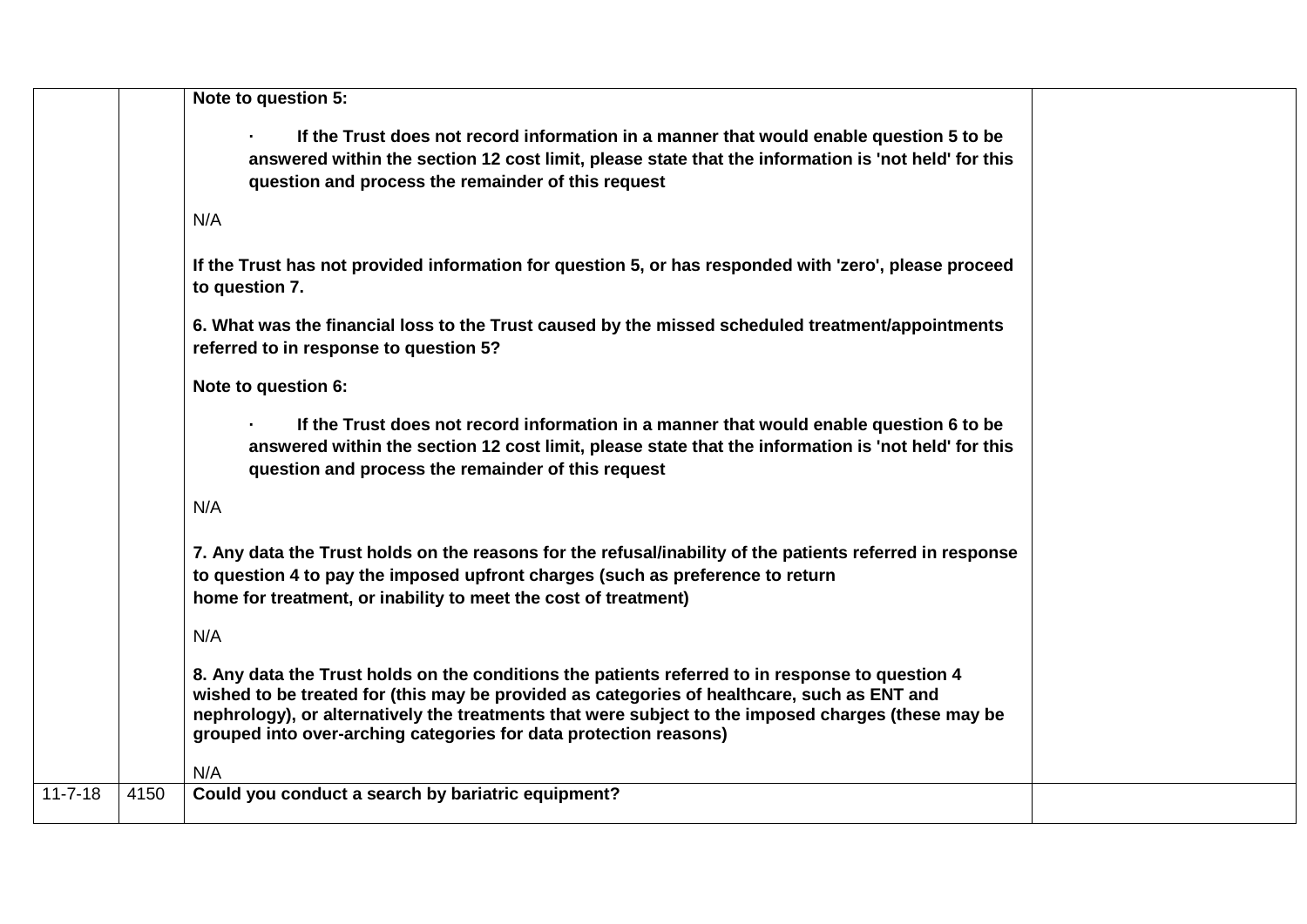|               |      | Failing that could you search for information on obese or bariatric equipment in the following areas?                                                                                                        |                     |
|---------------|------|--------------------------------------------------------------------------------------------------------------------------------------------------------------------------------------------------------------|---------------------|
|               |      | -Beds                                                                                                                                                                                                        |                     |
|               |      | -Operating tables                                                                                                                                                                                            |                     |
|               |      | -Hoists                                                                                                                                                                                                      |                     |
|               |      | -Commodes                                                                                                                                                                                                    |                     |
|               |      | -Trolleys                                                                                                                                                                                                    |                     |
|               |      |                                                                                                                                                                                                              |                     |
|               |      | As previously stated, the Trust does not categorise orders in an easily accessible way that would allow us to                                                                                                |                     |
|               |      | gather the information requested, to obtain this information would entail trawling through Trust invoices which                                                                                              |                     |
|               |      | would exceed the appropriate time limit. Product description would not necessarily use the words 'bariatric' or                                                                                              |                     |
|               |      | 'obese' so we would be unable to provide accurate information in any case.                                                                                                                                   |                     |
| $12 - 7 - 18$ | 4151 | Please find attached                                                                                                                                                                                         | Link to spreadsheet |
| $12 - 7 - 18$ | 4152 | Please find attached                                                                                                                                                                                         | Link to spreadsheet |
| $12 - 7 - 18$ | 4153 | Q. What percentage of emails that your organisation receives are fraudulent – i.e. phishing messages,                                                                                                        |                     |
|               |      | BEC (business email compromise) attacks, CEO Fraud, malware laden, etc.                                                                                                                                      |                     |
|               |      | $>1\%$                                                                                                                                                                                                       |                     |
|               |      |                                                                                                                                                                                                              |                     |
|               |      | Q. What is the most common type of fraudulent email/cyber-attack that your organisation receives?                                                                                                            |                     |
|               |      | Don't Track                                                                                                                                                                                                  |                     |
|               |      | Q. Has your organisation suffered financial loss in the last 12 months as a direct result of a faked                                                                                                         |                     |
|               |      | email message being received that tricked an employee into sending money via wire transfer?                                                                                                                  |                     |
|               |      | <b>No</b>                                                                                                                                                                                                    |                     |
|               |      |                                                                                                                                                                                                              |                     |
|               |      | Q. Has your organisation had a device/system infected by ransomware in the last 12 months that was<br>delivered via email:                                                                                   |                     |
|               |      | <b>No</b>                                                                                                                                                                                                    |                     |
|               |      | Q. Do you use the domain-based message authentication, reporting and conformance protocol<br>(DMARC) to block fake emails being spoofed to appear as if they have been sent by your<br>company/organisation: |                     |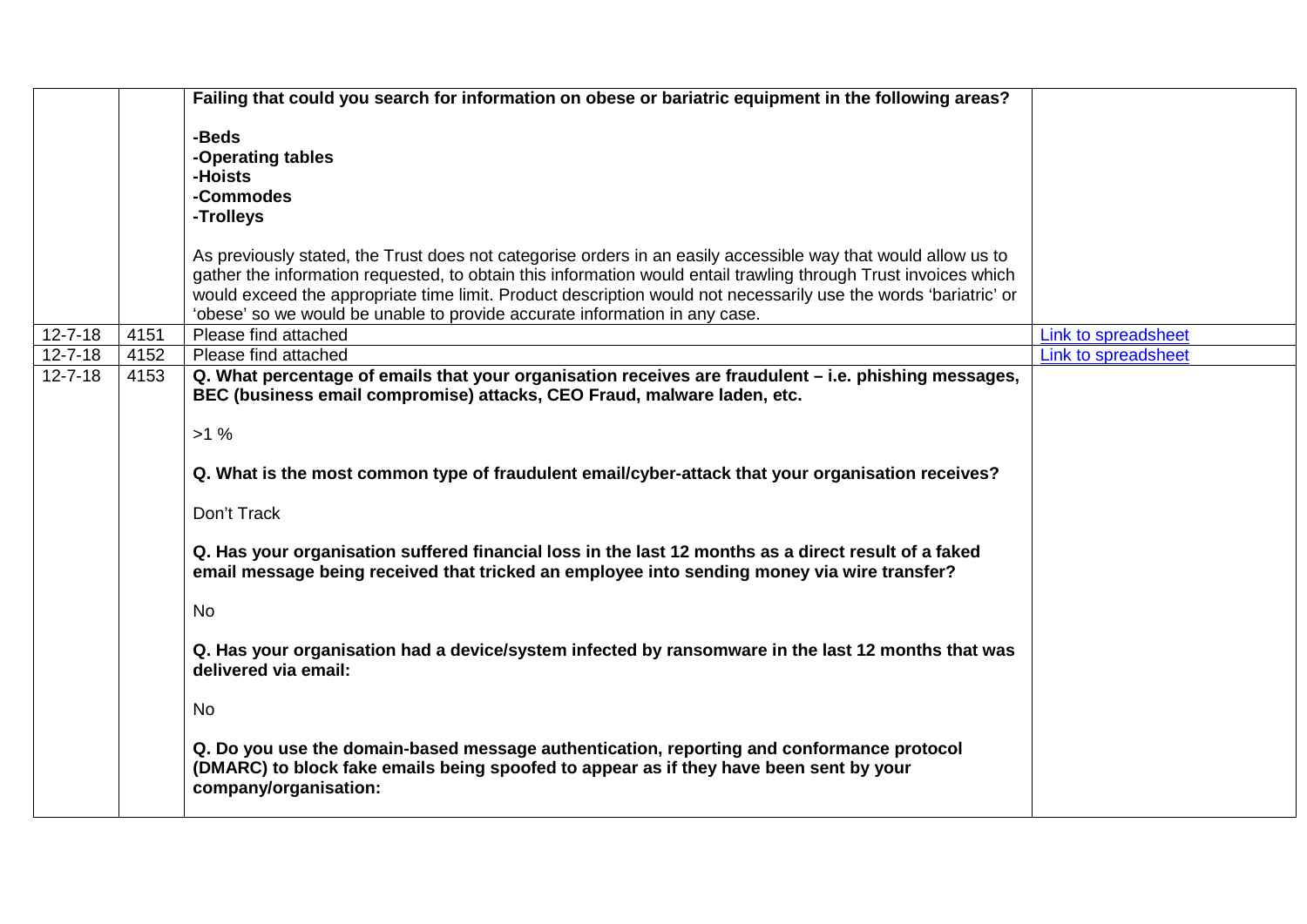|               |      | Yes                                                                                                                                                                                                                                                             |
|---------------|------|-----------------------------------------------------------------------------------------------------------------------------------------------------------------------------------------------------------------------------------------------------------------|
|               |      | Q. Are you aware if your organisation/brand has ever been 'spoofed' and used by scammers to send<br>emails trying to trick people                                                                                                                               |
|               |      | Don't Track                                                                                                                                                                                                                                                     |
|               |      | Q. Do you publicise externally how a member of the public can check an email communication with<br>your organisation to determine if it is fake?                                                                                                                |
|               |      | No                                                                                                                                                                                                                                                              |
|               |      | Q. Do you publicise internally how a member of your workforce (including third party suppliers) can<br>check an email communication with your IT/Security team to determine if it is fake?                                                                      |
|               |      | Yes<br>Don't track                                                                                                                                                                                                                                              |
|               |      | Q. Do you provide a report button within your email system for end users to report phishing emails?                                                                                                                                                             |
|               |      | No                                                                                                                                                                                                                                                              |
|               |      | Q. Does your organisation have a SOC (Security Operations Centre) or IT security team?                                                                                                                                                                          |
|               |      | Yes                                                                                                                                                                                                                                                             |
|               |      | Q. Do you have a secure email gateway?                                                                                                                                                                                                                          |
|               |      | Yes                                                                                                                                                                                                                                                             |
| $13 - 7 - 18$ | 4154 | I am currently undertaking a report into the prevalence of joint hypermobility within the general<br>population as part of my International Baccalaureate Diploma, and was curious as to if you had any<br>information on the following from the past 10 years: |
|               |      | - The average age of those receiving treatment for Joint Hypermobility Syndrome.<br>- The comparative percentage of males and females receiving treatment<br>for Joint Hypermobility Syndrome                                                                   |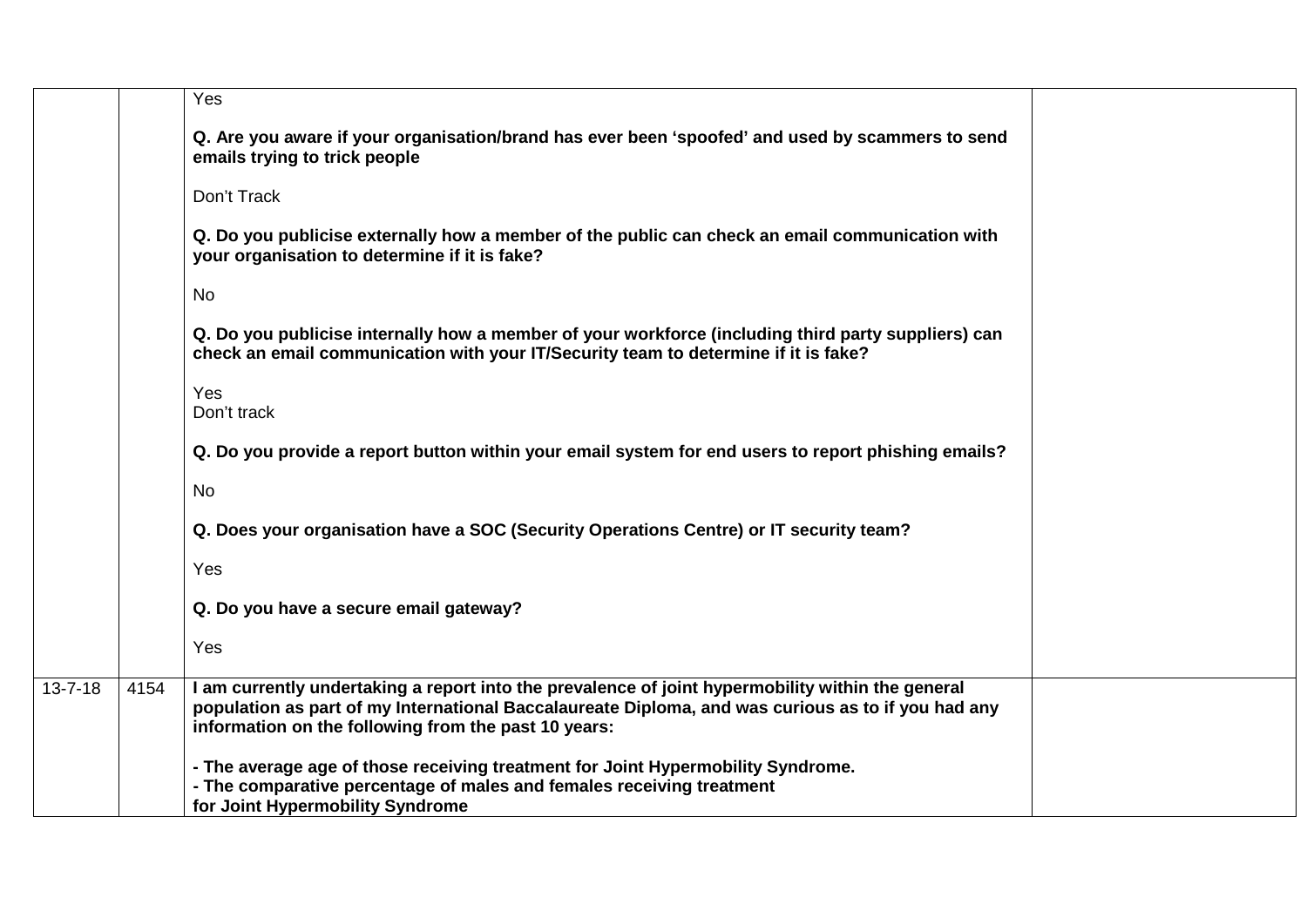|               |      | - The number of males receiving treatment for joint hypermobility at ages: 8, 9, 10, 11-12, 12-13, 13-14,                                                                                                                                                                                                                                                                                                                                                                                                      |                                          |
|---------------|------|----------------------------------------------------------------------------------------------------------------------------------------------------------------------------------------------------------------------------------------------------------------------------------------------------------------------------------------------------------------------------------------------------------------------------------------------------------------------------------------------------------------|------------------------------------------|
|               |      | 15-16, 16-17, and 17-18.                                                                                                                                                                                                                                                                                                                                                                                                                                                                                       |                                          |
|               |      | The Trust does not record this information centrally, to obtain this would entail going through patient records<br>which would require permission and exceed the appropriate time limit.                                                                                                                                                                                                                                                                                                                       |                                          |
| $16 - 7 - 18$ | 4155 | 1. Copy of pharmacy management structure -                                                                                                                                                                                                                                                                                                                                                                                                                                                                     | Link to attachment<br>Link to attachment |
|               |      | Please find attached                                                                                                                                                                                                                                                                                                                                                                                                                                                                                           |                                          |
|               |      | 2. Total WTE of pharmacists and pharmacy technicians:                                                                                                                                                                                                                                                                                                                                                                                                                                                          |                                          |
|               |      | Pharmacists - 32.62<br>Technicians - 26.16                                                                                                                                                                                                                                                                                                                                                                                                                                                                     |                                          |
|               |      | 3. Chief Pharmacist/Director of Pharmacy name -                                                                                                                                                                                                                                                                                                                                                                                                                                                                |                                          |
|               |      | <b>Helen Chadwick</b>                                                                                                                                                                                                                                                                                                                                                                                                                                                                                          |                                          |
|               |      | 4. Copy of Job Description for Chief Pharmacist / Director of Pharmacy -                                                                                                                                                                                                                                                                                                                                                                                                                                       |                                          |
|               |      | Please find attached                                                                                                                                                                                                                                                                                                                                                                                                                                                                                           |                                          |
| $16 - 7 - 18$ | 4156 | What was your trusts total spend on agency nursing within renal dialysis units in 2017?<br>1)<br>2) How many hours of agency nursing time did this equate to?<br>3) How many haemodialysis patients di your trust have in "017?<br>Please confirm your turnover % for all leavers within the renal unit (including end of fixed-term<br>4)<br>contracts, dismisalls, retirement and transfers)?<br>Please confirm your turnover % for resignations and industry transfers only within the renal<br>5)<br>unit? |                                          |
|               |      | Renal Services at Milton Keynes University Hospital are provided by Oxford University Hospitals NHS<br><b>Foundation Trust.</b>                                                                                                                                                                                                                                                                                                                                                                                |                                          |
|               |      | Please redirect your Freedom of Information request to oxford@infreemation.co.uk                                                                                                                                                                                                                                                                                                                                                                                                                               |                                          |
| $16 - 7 - 18$ | 4157 | Please see attached                                                                                                                                                                                                                                                                                                                                                                                                                                                                                            | Link to attachment                       |
| $17 - 7 - 18$ | 4158 | It would be very much appreciated if someone could kindly send me over the Organisational Chart for                                                                                                                                                                                                                                                                                                                                                                                                            |                                          |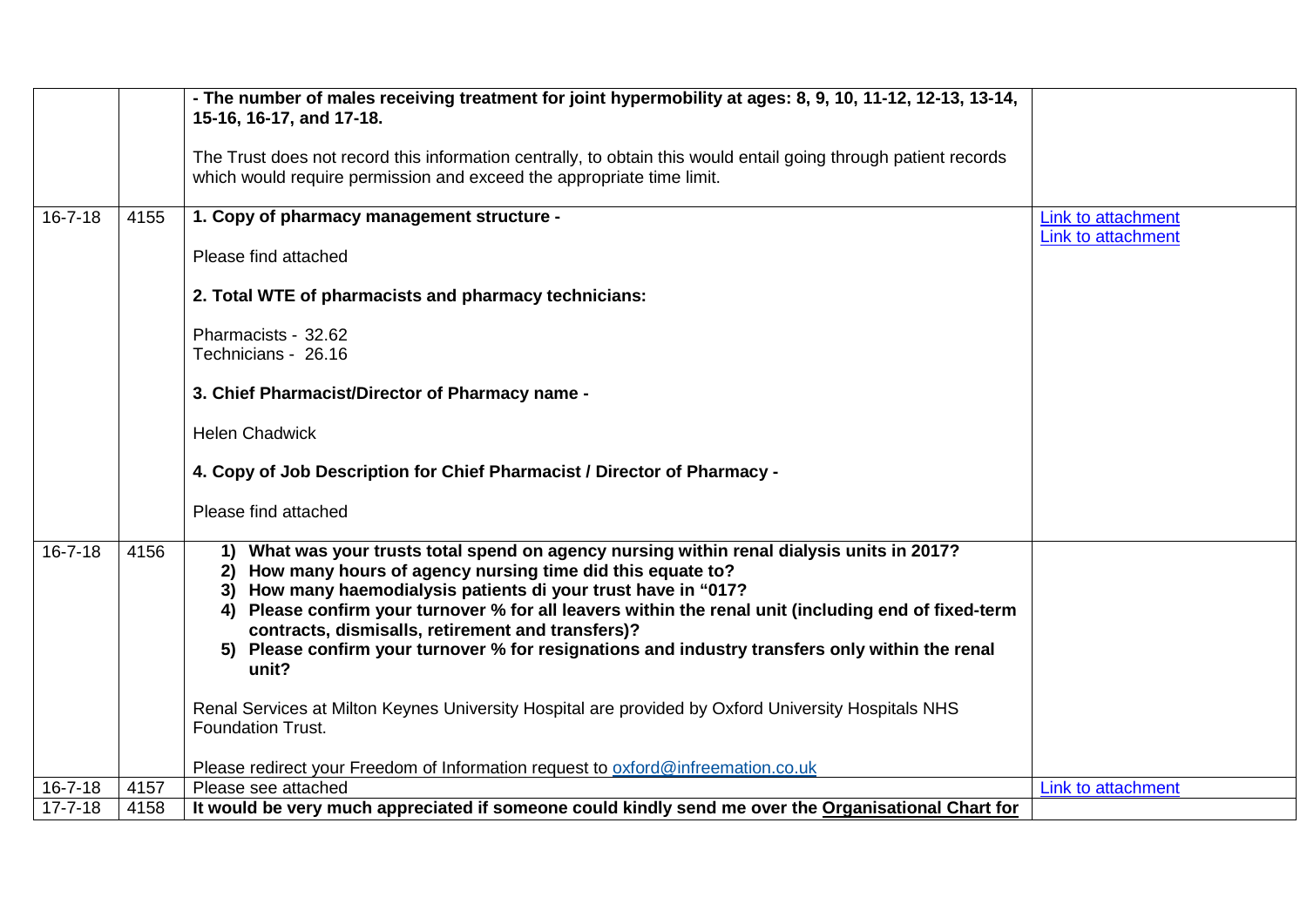|               |      | the Trust.<br>The information requested can be found on the Trusts website at<br>http://www.mkhospital.nhs.uk/images/comms/BoD/MKUH Org Chart Spring 2017 web.pdf<br>Please note individual staff details are exempt under Section 40 Personal Information (where disclosure may<br>contravene the Data Protection Act) unless permission to release has been granted or they are already in the<br>public domain.                                                                                                                                                                                                                                                                                                                                                                                                                                                                                                                                                                                                                                                            |  |
|---------------|------|-------------------------------------------------------------------------------------------------------------------------------------------------------------------------------------------------------------------------------------------------------------------------------------------------------------------------------------------------------------------------------------------------------------------------------------------------------------------------------------------------------------------------------------------------------------------------------------------------------------------------------------------------------------------------------------------------------------------------------------------------------------------------------------------------------------------------------------------------------------------------------------------------------------------------------------------------------------------------------------------------------------------------------------------------------------------------------|--|
| $18 - 7 - 18$ | 4159 | Q1. Does your trust use a standard pre-designed consent form (or set of consent forms) for any of the<br>spinal cord stimulation (SCS) procedures listed in the table below? Please specify for which of these<br>procedures such a consent form exists.<br>Q2. If your trust does use standard consent forms, please provide me with digital copies of the<br>relevant forms and make clear what procedures each consent form is used for.<br>Q3. Please provide digital copies of any patient information leaflets or guidance about SCS that is<br>given to patients by your trust.<br>Q4. With reference to your trust's coding database, please tell me how many of each of the following<br>SCS procedures were performed by your trust in each of the years 2016 and 2017 – the relevant OPCS<br>4.x codes are:<br>Q5. Which OPCS coding version (or version of whatever other coding system) is used by your trust<br>(e.g., OPCS 4.5)?<br>can confirm Milton Keynes University Hospital NHS Foundation Trust does not perform Spinal Cord<br>Stimulation procedures. |  |
| $18 - 7 - 18$ | 4160 | Please can you send me the organisation's Local Area Network (LAN) contract, which may include the<br>following:                                                                                                                                                                                                                                                                                                                                                                                                                                                                                                                                                                                                                                                                                                                                                                                                                                                                                                                                                              |  |
|               |      | Support and Maintenance- e.g. switches, router, software etc<br>Managed- If this includes services than just LAN.<br>Contract Type: Managed or Maintenance -<br>1.<br><b>Maintenance Contract</b>                                                                                                                                                                                                                                                                                                                                                                                                                                                                                                                                                                                                                                                                                                                                                                                                                                                                             |  |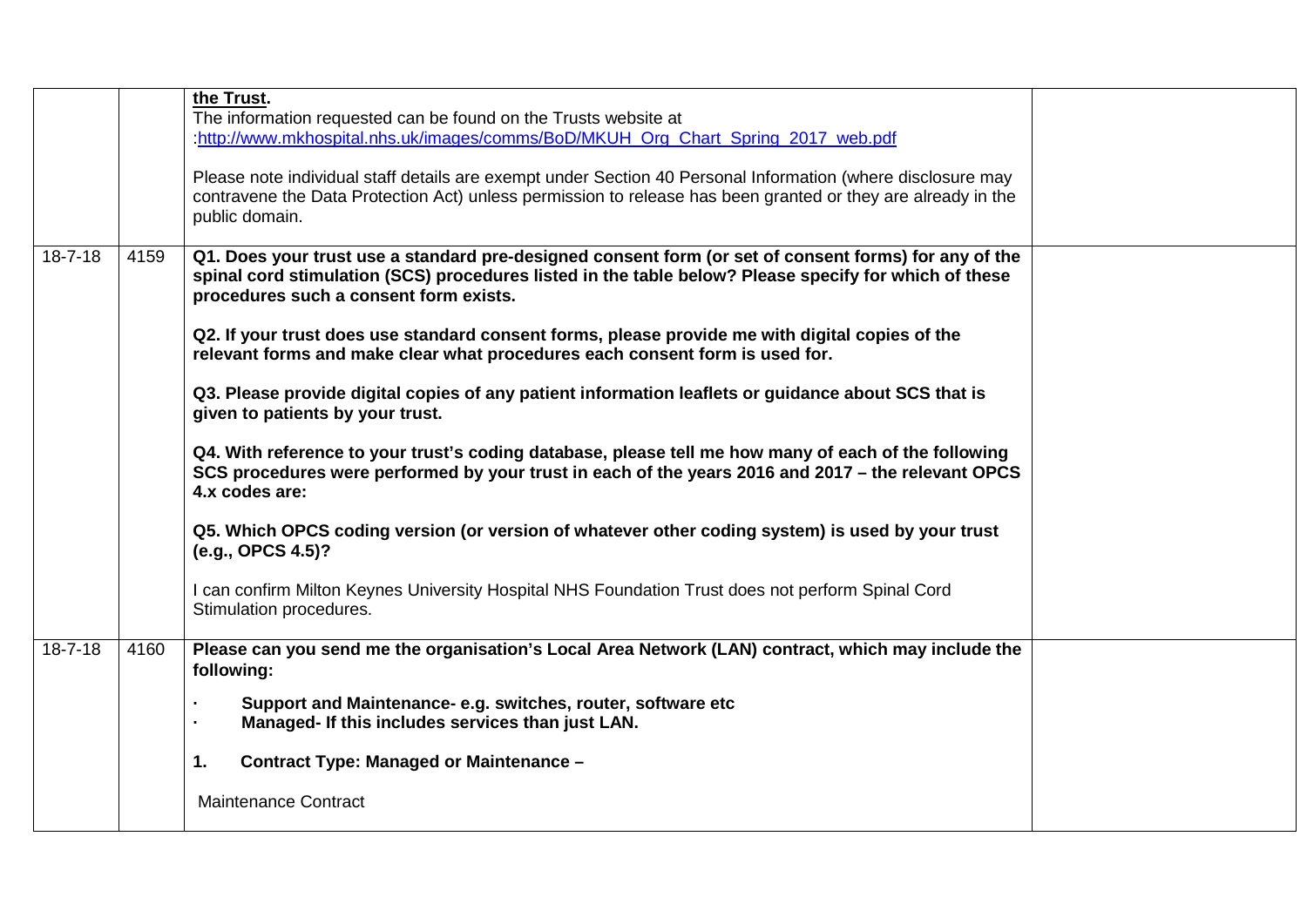| <b>Existing Supplier: Who is the current supplier?</b><br>2.                                                                                                                                     |
|--------------------------------------------------------------------------------------------------------------------------------------------------------------------------------------------------|
| <b>BT</b>                                                                                                                                                                                        |
| Annual Spend for each supplier: What is the annual average spending on the supplier above? If<br>3.<br>there is more than one supplier please split the annual averages spend for each supplier. |
| Approximately £60k annually                                                                                                                                                                      |
| Number of Users: Please can you provide me with the number of users this contract covers.<br>4.<br>Approximate number of users will also be acceptable.                                          |
| 6000 users                                                                                                                                                                                       |
| Number of Sites: The number of sites, where equipment is supported by each contract.<br>5.                                                                                                       |
| 3 sites                                                                                                                                                                                          |
| Hardware Brand: What is the hardware brand of the LAN equipment?<br>6.                                                                                                                           |
| Cisco                                                                                                                                                                                            |
| Contract Description: Please provide me with a brief description of the overall contract.<br>7.                                                                                                  |
| Provide break/fix support on all Cisco hardware                                                                                                                                                  |
| Contract Duration: What is the duration of the contract is and can you please also include any<br>8.<br>extensions this may include.                                                             |
| 5 Years                                                                                                                                                                                          |
| <b>Contract Expiry Date: When does the contract expire?</b><br>9.                                                                                                                                |
| Expires April 2019                                                                                                                                                                               |
| 10. Contract Review Date: When will the organisation is planning to review the contract?                                                                                                         |
|                                                                                                                                                                                                  |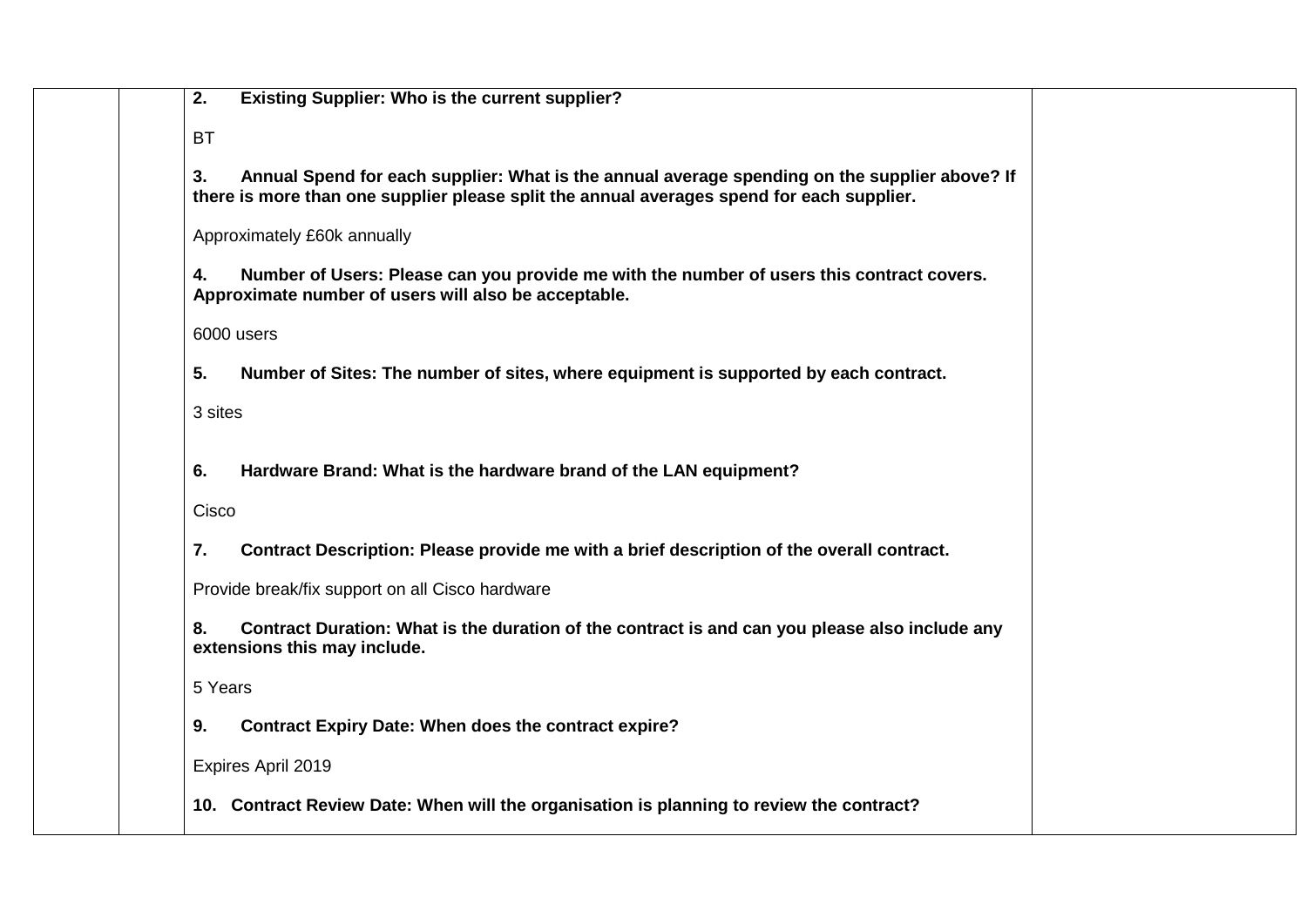|               |      | January 2019                                                                                                                                                                                                                                                                                                                                                                                                                                                                                                                                                                                                                                                                                                                                                                                                                                                                                                                                                                                                                                                                                                                                                               |
|---------------|------|----------------------------------------------------------------------------------------------------------------------------------------------------------------------------------------------------------------------------------------------------------------------------------------------------------------------------------------------------------------------------------------------------------------------------------------------------------------------------------------------------------------------------------------------------------------------------------------------------------------------------------------------------------------------------------------------------------------------------------------------------------------------------------------------------------------------------------------------------------------------------------------------------------------------------------------------------------------------------------------------------------------------------------------------------------------------------------------------------------------------------------------------------------------------------|
|               |      | 11. Responsible Officer: Contact details including name, job title, contact number and email<br>address?                                                                                                                                                                                                                                                                                                                                                                                                                                                                                                                                                                                                                                                                                                                                                                                                                                                                                                                                                                                                                                                                   |
|               |      | Deputy Director of IT - 01908 995002                                                                                                                                                                                                                                                                                                                                                                                                                                                                                                                                                                                                                                                                                                                                                                                                                                                                                                                                                                                                                                                                                                                                       |
|               |      | If the LAN maintenance is included in-house please include the following information:<br>1. Hardware Brand: What is the hardware brand of the LAN equipment?<br>2. Number of Users: Please can you provide me with the number of users this contract covers.<br>Approximate number of users will also be acceptable.<br>3. Number of Sites: Estimated/Actual number of sites the LAN covers.<br>4. Responsible Officer: Who within the organisation is responsible for LAN please provide me with<br>contact details including name, job title, contact number and email address?                                                                                                                                                                                                                                                                                                                                                                                                                                                                                                                                                                                          |
|               |      | N/A                                                                                                                                                                                                                                                                                                                                                                                                                                                                                                                                                                                                                                                                                                                                                                                                                                                                                                                                                                                                                                                                                                                                                                        |
|               |      | If the contract is managed by a 3rd party e.g. Can you please provide me with<br><b>Existing Supplier: Who is the current supplier?</b><br>1.<br>2.<br>Number of Users: Please can you provide me with the number of users this contract covers.<br>Approximate number of users will also be acceptable.<br>Number of Sites: Estimated/Actual number of sites the LAN covers.<br>3.<br>4.<br><b>Contract Type: Managed, Maintenance, Installation, Software</b><br>5.<br>Hardware Brand: What is the hardware brand of the LAN equipment?<br>Contract Description: Please provide me with a brief description of the overall contract.<br>6.<br>7.<br>Contract Duration: What is the duration of the contract is and can you please also include any<br>extensions this may include.<br><b>Contract Expiry Date: When does the contract expire?</b><br>8.<br>Contract Review Date: When will the organisation is planning to review the contract?<br>9.<br>10. Responsible Officer: Who within the organisation is responsible for each of these contract(s)<br>please provide me with contact details including name, job title, contact number and email address?<br>N/A |
| $18 - 7 - 18$ | 4161 | Please can you tell me how many non-disclosure agreements the trust has agreed in each year over                                                                                                                                                                                                                                                                                                                                                                                                                                                                                                                                                                                                                                                                                                                                                                                                                                                                                                                                                                                                                                                                           |
|               |      | the past 10 years?<br>Please can you also tell me which department of the trust ex-employees or employees who signed the                                                                                                                                                                                                                                                                                                                                                                                                                                                                                                                                                                                                                                                                                                                                                                                                                                                                                                                                                                                                                                                   |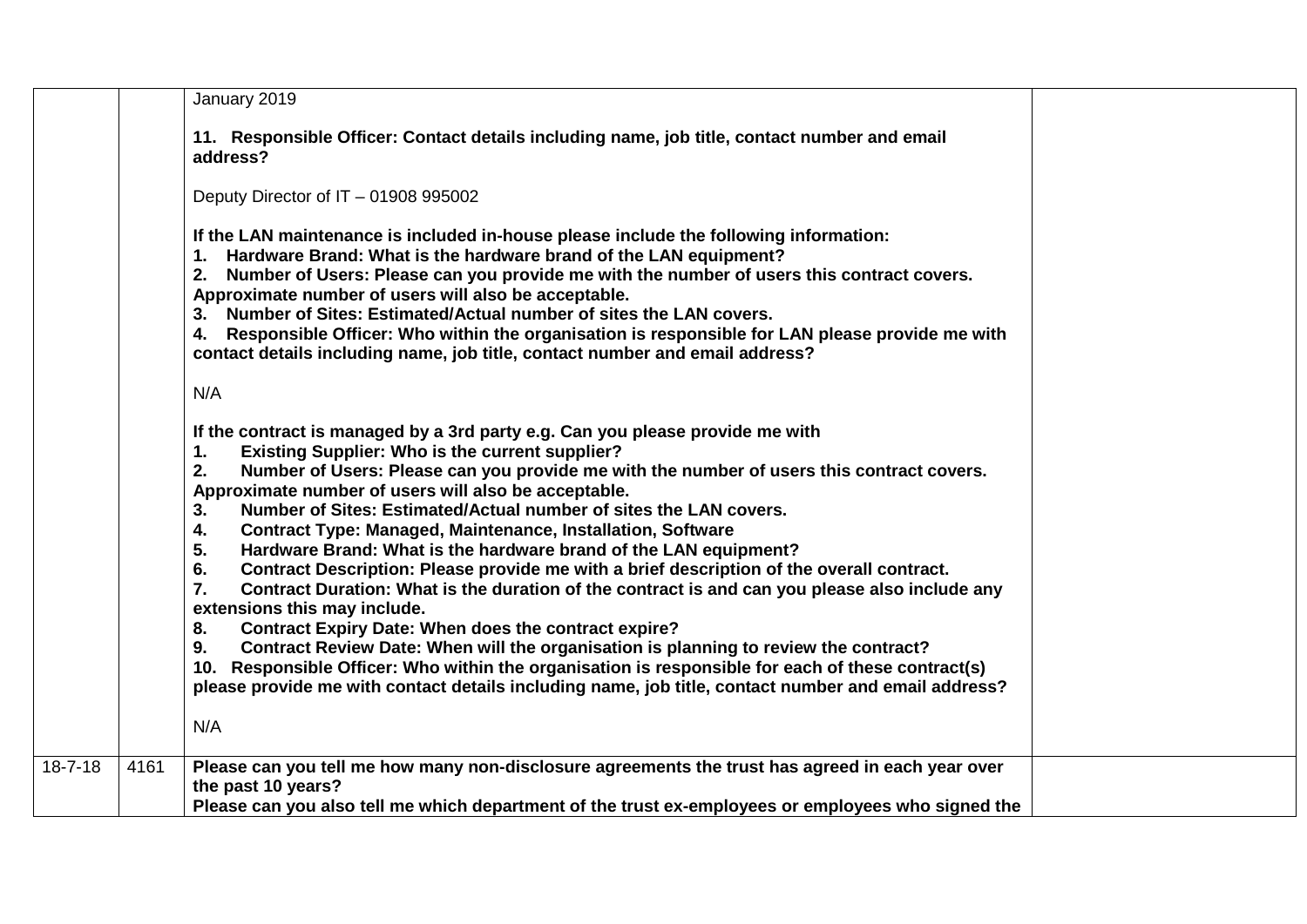| Year                       | <b>Division</b>  | <b>Department</b>           | <b>Financial value</b><br>(E) |
|----------------------------|------------------|-----------------------------|-------------------------------|
| 2009/1<br>0                | None             | None                        | N/A                           |
| 2010/1                     | None             | None                        | N/A                           |
| 2011/1<br>$\boldsymbol{2}$ | None             | None                        | N/A                           |
| 2012/1<br>$\sqrt{3}$       | None             | None                        | N/A                           |
| 2013/1<br>4                | Core<br>Clinical | <b>Stores</b>               | 8,000                         |
| 2013/1<br>4                | Bank             | Nursing                     | 2,000                         |
| 2014/1<br>5                | Core<br>Clinical | Histopathology              | 11,500                        |
| 2014/1<br>$\sqrt{5}$       | Core<br>Clinical | Catering                    | $\overline{0}$                |
| 2014/1<br>5                | Surgery          | Ward based                  | 1,500                         |
| 2015/1<br>6                | Corporate        | Nursing                     | $\boldsymbol{0}$              |
| 2015/1<br>6                | Corporate        | <b>ICT</b>                  | $\mathbf 0$                   |
| 2016/1<br>$\overline{7}$   | W&C              | Obstetrics &<br>Gynaecology | $\overline{0}$                |
| 2016/1<br>$\overline{7}$   | Core<br>Clinical | Management                  | $\boldsymbol{0}$              |
| 2017/1<br>$\bf 8$          | W&C              | Obstetrics &<br>Gynaecology | $\overline{0}$                |
| 2017/1<br>$\bf 8$          | Corporate        | Management                  | $\overline{0}$                |
| 2018/1<br>9                | Finance          | Procurement                 | $\boldsymbol{0}$              |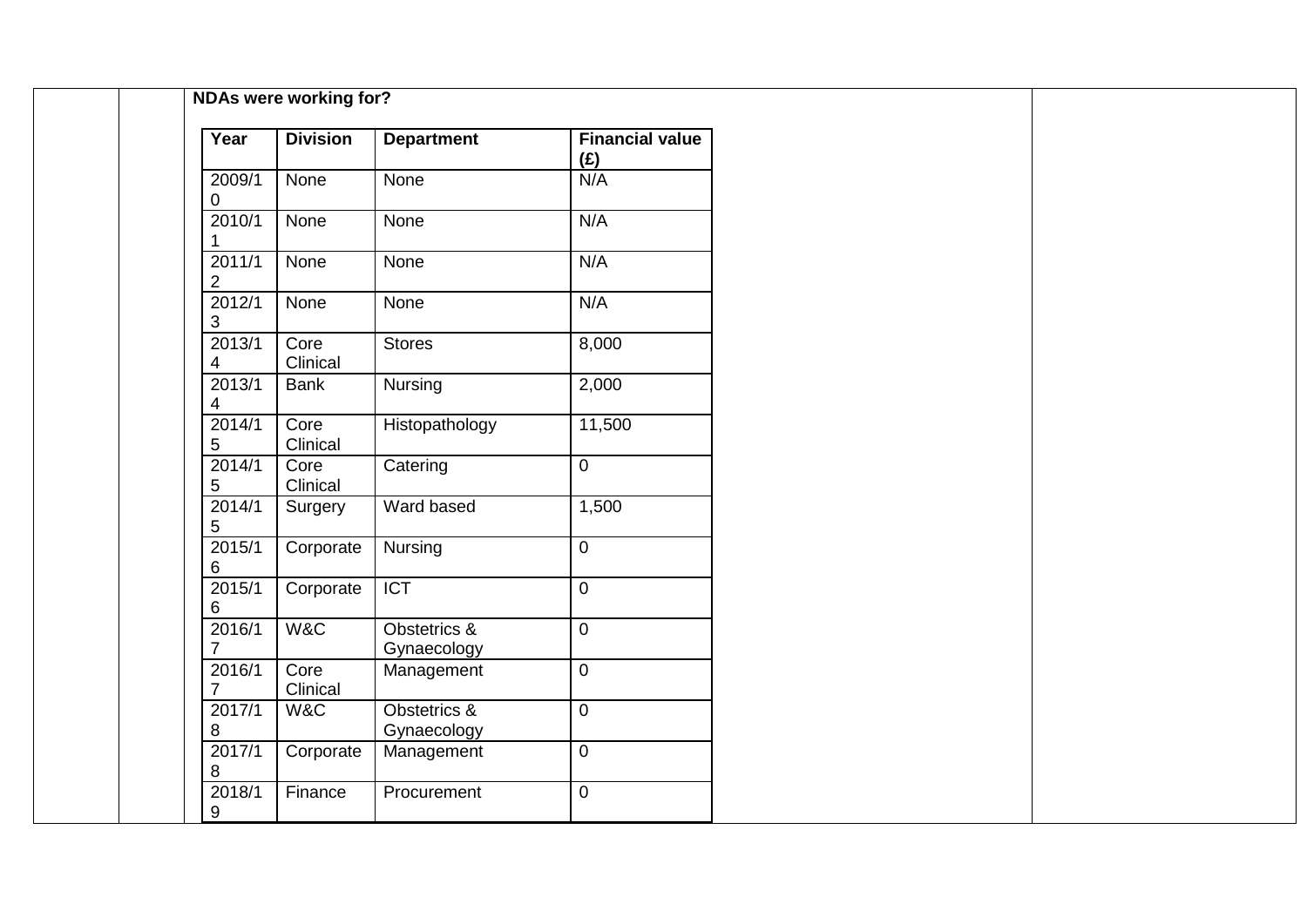| $18 - 7 - 18$ | 4162 | 1. What is your paediatric inpatient occupancy, on your units (0-18yrs)?                                                                                                                                           |
|---------------|------|--------------------------------------------------------------------------------------------------------------------------------------------------------------------------------------------------------------------|
|               |      | 22 Inpatient beds including 4 HDU                                                                                                                                                                                  |
|               |      | 6 escalation beds                                                                                                                                                                                                  |
|               |      | 2. How many of these would fit into the definition above?                                                                                                                                                          |
|               |      | On 27/7/18 we have 2 children who are inpatients and meet this category                                                                                                                                            |
|               |      | 3. How many long stay (>30days) paediatric patients do you have?                                                                                                                                                   |
|               |      | On 27/7/18 - Nil                                                                                                                                                                                                   |
|               |      | 4. How many of these patients are medically fit to be discharged?                                                                                                                                                  |
|               |      | N/A                                                                                                                                                                                                                |
|               |      | 5. Amongst your long stay paediatric population, are there any non-medical barriers to discharge? If<br>so what are the common reasons e.g. housing, care provider allocation, training or social care<br>support? |
|               |      | Housing has been an issue for 1 family, suitable carer provision, use of continuing care packages can delay<br>discharge                                                                                           |
|               |      | 6. Who coordinates discharge planning for "CMiC" patients and how are they set up to do this e.g.<br>specialist paediatric discharge nurse, CNS, adult discharge teams, support workers?                           |
|               |      | Ward Named Nurse for that child, in conjunction with ward MDT- we do not have specialist discharge<br>nurses/support workers                                                                                       |
|               |      | 7. Do you have any links with charities when doing this work e.g. charity funded nursing positions,<br>collaboration with charity workers?                                                                         |
|               |      | <b>NIL</b>                                                                                                                                                                                                         |
|               |      | 8. Do you have specific paperwork for long stay "CMiC" patients e.g. hospital passports, patient held<br>records, advanced care plans?                                                                             |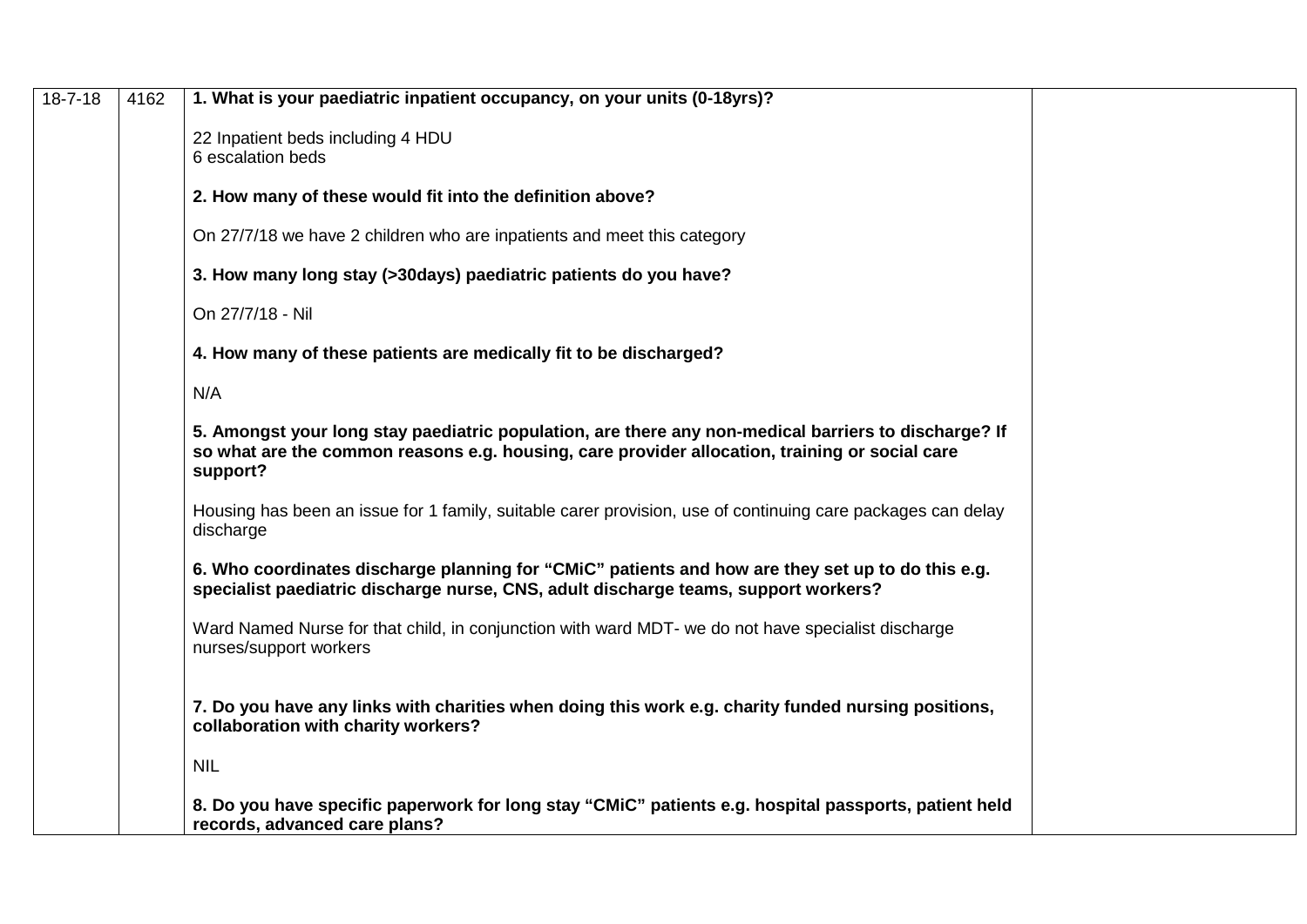|               |      | Yes we have a mixture of documentation including Parent held records, Advanced Care Plans - we are                                                                                                                                 |                |             |                     |                |  |  |  |  |  |  |
|---------------|------|------------------------------------------------------------------------------------------------------------------------------------------------------------------------------------------------------------------------------------|----------------|-------------|---------------------|----------------|--|--|--|--|--|--|
|               |      | exploring again the use of Hospital Passports                                                                                                                                                                                      |                |             |                     |                |  |  |  |  |  |  |
| $19 - 7 - 18$ | 4163 | 1) How many crutches, walking frames and walking sticks were purchased by your trust in the<br>financial year 2017/18, 2016/17 and 2015/16 (please break the figure down by financial year)?                                       |                |             |                     |                |  |  |  |  |  |  |
|               |      | Qty                                                                                                                                                                                                                                | $2015 -$<br>16 | $2016 - 17$ | $2017 - 18$         | Grand<br>Total |  |  |  |  |  |  |
|               |      | Crutches<br>Walking                                                                                                                                                                                                                | 2414           | 2970        | 2754                | 8138           |  |  |  |  |  |  |
|               |      | Frames                                                                                                                                                                                                                             |                | 6           | $\overline{0}$      | 6              |  |  |  |  |  |  |
|               |      | <b>Walking Stick</b>                                                                                                                                                                                                               | 280            | 436         | 359                 | 1075           |  |  |  |  |  |  |
|               |      | <b>Grand Total</b>                                                                                                                                                                                                                 | 2694           | 3412        | 3113                | 9219           |  |  |  |  |  |  |
|               |      | 2) What was the total spend in the above years on a) crutches b) walking frames c) walking sticks<br>(please break the figure down by financial year)?                                                                             |                |             |                     |                |  |  |  |  |  |  |
|               |      | Total(E)                                                                                                                                                                                                                           | $2015 -$<br>16 |             | 2016 - 17 2017 - 18 | Grand<br>Total |  |  |  |  |  |  |
|               |      |                                                                                                                                                                                                                                    | 22,265.8       | 24,944.1    |                     |                |  |  |  |  |  |  |
|               |      | Crutches<br>Walking                                                                                                                                                                                                                | 6              | 1           | 22,708.57           | 69,918.54      |  |  |  |  |  |  |
|               |      | Frames                                                                                                                                                                                                                             |                | 116.36      |                     | 116.36         |  |  |  |  |  |  |
|               |      | <b>Walking Stick</b>                                                                                                                                                                                                               | 1,327.82       | 1,619.97    | 1,889.69            | 4,837.48       |  |  |  |  |  |  |
|               |      |                                                                                                                                                                                                                                    | 23,593.6       | 26,680.4    |                     |                |  |  |  |  |  |  |
|               |      | <b>Grand Total</b>                                                                                                                                                                                                                 | 8              | 4           | 24,598.26           | 74,872.38      |  |  |  |  |  |  |
|               |      | 3) How many have been given to patients and have not been returned in each financial year (please<br>break the figure down by financial year)?                                                                                     |                |             |                     |                |  |  |  |  |  |  |
|               |      | The Trust does not record this information centrally. Equipment is often returned unannounced by relatives<br>and patients who no longer require use of the equipment, therefore we are unable to provide accurate<br>information. |                |             |                     |                |  |  |  |  |  |  |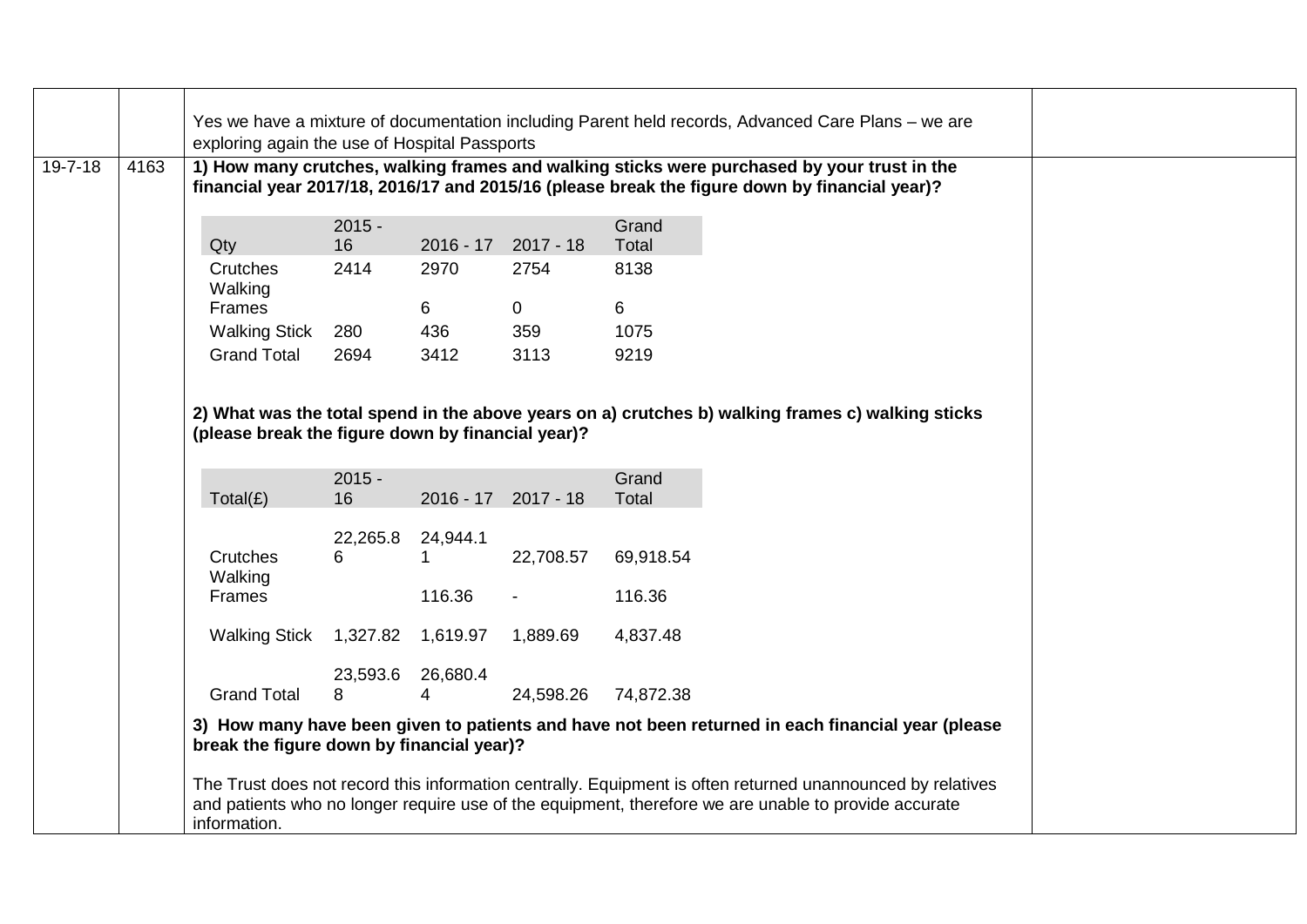| 19-7-18       | 4164 | How much did the trust spend on agency locums last year? Broken down into SHO, Middle Grade<br>and Consultants<br>If I could please have this information on the following specialities: A&E, Acute Medicine, General<br>Medicine, Radiology and Paediatrics I would be appreciative.<br>Please find spreadsheet attached.<br>Please note Acute Medicine and General Medicine are together and not split.                                                                                                                                                                                                                                                                                                                                                        | Link to spreadsheet                                                                                |
|---------------|------|------------------------------------------------------------------------------------------------------------------------------------------------------------------------------------------------------------------------------------------------------------------------------------------------------------------------------------------------------------------------------------------------------------------------------------------------------------------------------------------------------------------------------------------------------------------------------------------------------------------------------------------------------------------------------------------------------------------------------------------------------------------|----------------------------------------------------------------------------------------------------|
| $20 - 7 - 18$ | 4165 | Please could you provide a sample of a typical rota for Foundation Year 1 doctors in the following<br>departments within each of your hospitals;<br><b>Foundation Year 1 - Geriatrics</b><br><b>Foundation Year 1 - Cardiology</b><br><b>Foundation Year 1 - Respiratory Medicine</b><br><b>Foundation Year 1 - Orthopaedic Surgery</b><br><b>Foundation Year 1 - Vascular Surgery</b><br><b>Foundation Year 1 - Paediatrics</b><br><b>Foundation Year 1 - Acute Medicine</b><br><b>Foundation Year 1 - Gastroenterology</b><br>Please find attached the FY1 Medicine rota, which covers all Medicine departments, the FY1 Surgery rota<br>and the FY1 MAU rota.<br>Please note the Trust do not currently have any FY1 trainees in Paediatrics or Orthopaedics. | <b>Link to MAU FY1 Rota</b><br><b>Link to Medicine FY1 Rota</b><br><b>Link to Surgery FY1 Rota</b> |
| $23 - 7 - 18$ | 4166 | Please can you advise who is responsible for organising interpreters for patients?<br>Departments will arrange interpreters if necessary via Medical Records. The Trust uses Big Word for this<br>Service.                                                                                                                                                                                                                                                                                                                                                                                                                                                                                                                                                       |                                                                                                    |
| $23 - 7 - 18$ | 4167 | <b>Operating theatres questions:</b><br>The make of the lights and pendant currently in place in the operating theatres (this includes day<br>surgery as well)<br>• Theatre 1 Model Berchtold F528/F528                                                                                                                                                                                                                                                                                                                                                                                                                                                                                                                                                          |                                                                                                    |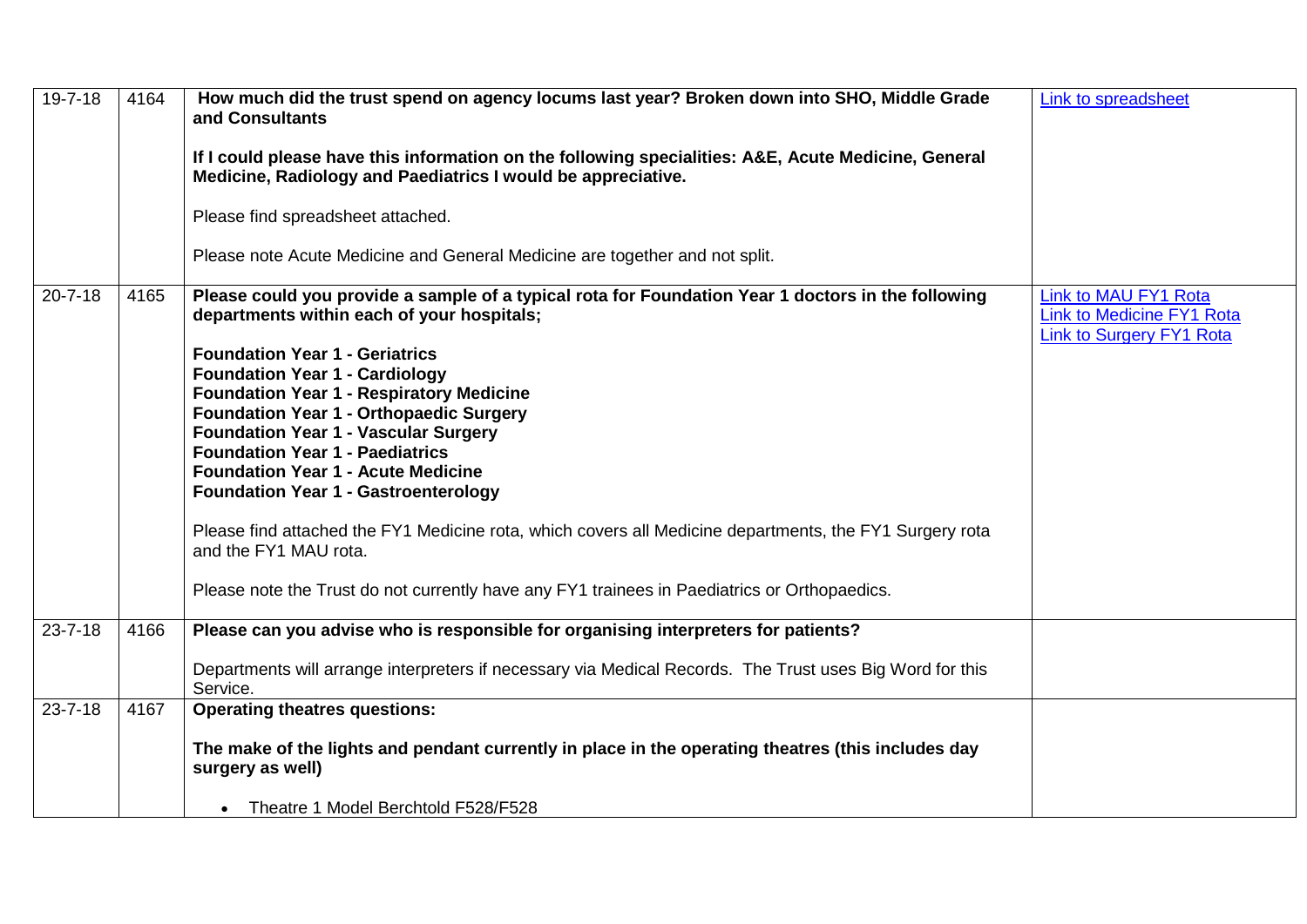|               |      | Theatre 2 Model Hanaulux London/London<br>Theatre 3 Model Hanaulux Amsterdam<br>Theatre 4 Model Hanaulux 2007/2004/2004<br>Theatre 5 Model ALM PRC 5001                                                                                                                                                                                            |  |
|---------------|------|----------------------------------------------------------------------------------------------------------------------------------------------------------------------------------------------------------------------------------------------------------------------------------------------------------------------------------------------------|--|
|               |      | Theatre 6 Model Hanaulux 2004/2004<br>Theatre 7 Model Hanaulux Amsterdam/Oslo<br>Theatre 8 Model Hanaulux Amsterdam/Oslo<br>Theatre 9 Model ALM PRX 6000/4000<br>Theatre 10 Model ALM PRX 4000/4000<br>Theatre 11 Model ALM PRX 4000/4000                                                                                                          |  |
|               |      | Theatre 12 Model ALM PRX 4000/4000<br>The date the lights and pendants were installed                                                                                                                                                                                                                                                              |  |
|               |      | The age of the fittings are between 30/35 years old                                                                                                                                                                                                                                                                                                |  |
|               |      | The planned date to change over or upgrade the lights and pendants.                                                                                                                                                                                                                                                                                |  |
|               |      | We are currently going out to tender for the Theatre Lighting, replacing 2nr per year.                                                                                                                                                                                                                                                             |  |
|               |      | <b>Intensive Care Units questions:</b>                                                                                                                                                                                                                                                                                                             |  |
|               |      | • Are out of hospital cardiac arrest patients treated with target temperature management when<br>they enter the ICU? If so which method is used to conduct this, surface cooling or vascular<br>cooling? Can you please specify the list of temperature management device that are used<br>(including the purchase date, make, model and location) |  |
|               |      | As the recommendation for active cooling has changed for out of hospital cardiac arrests patients, the Trust<br>no longer uses any equipment to cool patients. Our aim is to maintain patient's at a normal temperature and<br>use the Bair Hugger system to warm patients if and when needed.                                                     |  |
| $23 - 7 - 18$ | 4168 | 1) Copies of any policies that the Trust has on the prevention of FASD, and on the diagnosis and post-<br>diagnostic care pathway for patients with an FASD.<br>Also your policy on the training of Trust personnel to manage patients with FASD.                                                                                                  |  |
|               |      | The Trust does not provide training in Maternity.                                                                                                                                                                                                                                                                                                  |  |
|               |      | 2) Any information you hold on services your Trust provided for FASD for                                                                                                                                                                                                                                                                           |  |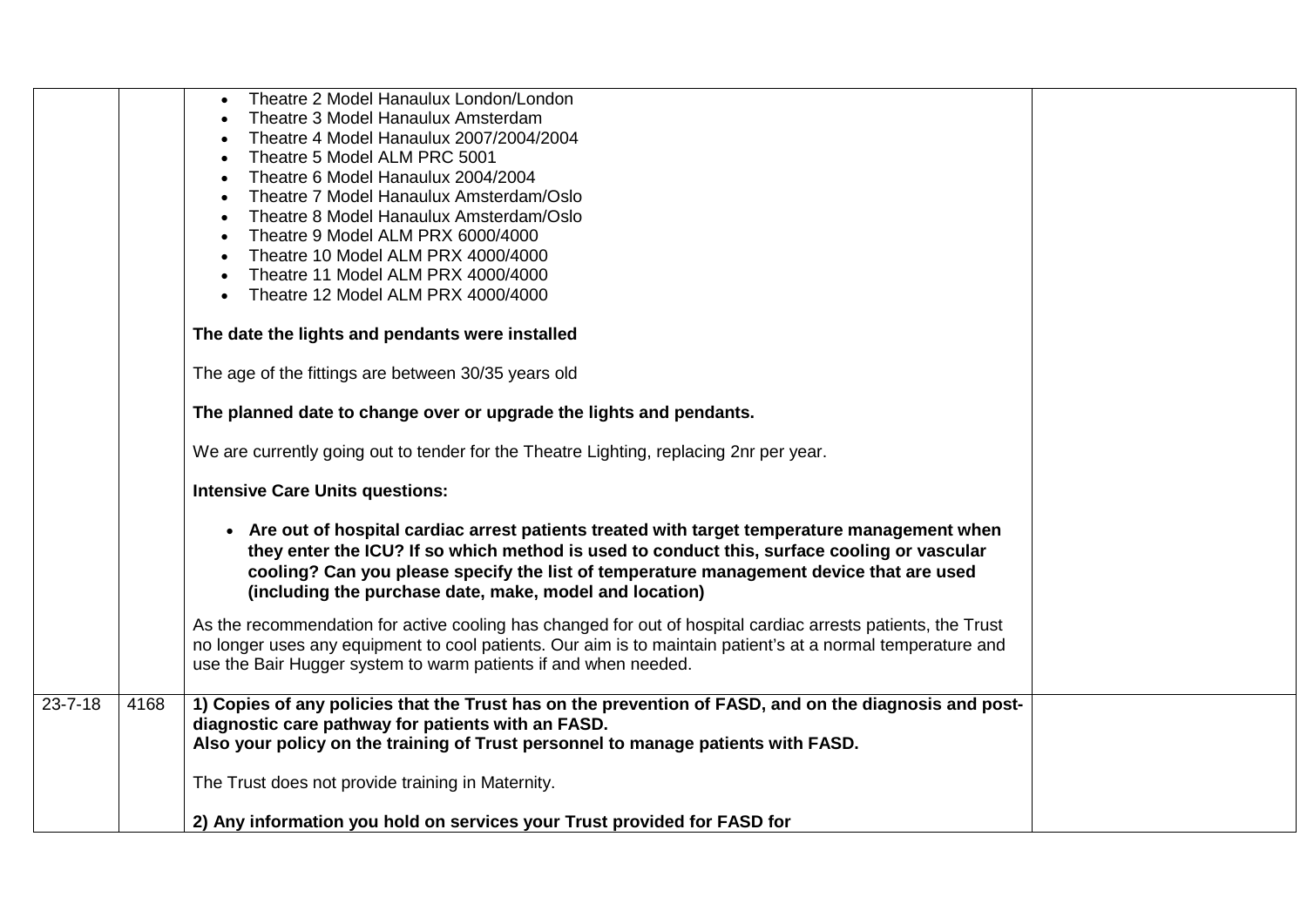| a. prevention education following the 2016 Chief Medical Officers' guidelines that the safest course is<br>not to drink while pregnant or attempting to become pregnant;                                                                                                                                                                                                                                                                                                                                              |
|-----------------------------------------------------------------------------------------------------------------------------------------------------------------------------------------------------------------------------------------------------------------------------------------------------------------------------------------------------------------------------------------------------------------------------------------------------------------------------------------------------------------------|
| We give this advice to every woman at booking.                                                                                                                                                                                                                                                                                                                                                                                                                                                                        |
| b. diagnosis for both children and adults;                                                                                                                                                                                                                                                                                                                                                                                                                                                                            |
| Diagnosis is based on the clinical features of dysmorphism where we get a geneticist opinion. For behavioural<br>concerns they go to community paediatricians.                                                                                                                                                                                                                                                                                                                                                        |
| c. post-diagnostic care in the financial years beginning 2013, 2014, 2015, 2016, 2017 and 2018.                                                                                                                                                                                                                                                                                                                                                                                                                       |
| Post diagnostic care is decided on their individual needs, no specific guideline exists.                                                                                                                                                                                                                                                                                                                                                                                                                              |
| 3) Information on the number of Doctors in your Trust who currently provide diagnostic and/or post-<br>diagnostic services for FASD? Please provide their names and posts. Whether your Trust employs<br>specifically trained professionals, including but not limited to nurses, psychologists, occupational<br>therapists and speech and language therapists, to provide specialised services for patients on the<br>FASD spectrum? If so, in what specialties, and how many? Please provide their names and posts. |
| The Trust does not have anyone specifically trained to care for children with FASD.                                                                                                                                                                                                                                                                                                                                                                                                                                   |
| 4) Information on training provided to personnel in your Trust on FASD, or provided by others and<br>accessed by your personnel.                                                                                                                                                                                                                                                                                                                                                                                      |
| None provided.                                                                                                                                                                                                                                                                                                                                                                                                                                                                                                        |
| 5) Information you hold on whether your Trust sends patients for FASD diagnosis to the National<br>FASD Clinic in Surrey (https://www.fasdclinic.com/)? Did your refer any patients to the National FASD<br>Clinic in 2013, 2014, 2015, 2016 and 2017, and in 2018, and if so, how many in each year?                                                                                                                                                                                                                 |
| None has been sent to this clinic according to Clinical service lead's knowledge.                                                                                                                                                                                                                                                                                                                                                                                                                                     |
| 6) What was your budget for services for FASD in each financial year since that starting in 2013 and<br>including the current financial year?                                                                                                                                                                                                                                                                                                                                                                         |
| No budget allocation for FASD.                                                                                                                                                                                                                                                                                                                                                                                                                                                                                        |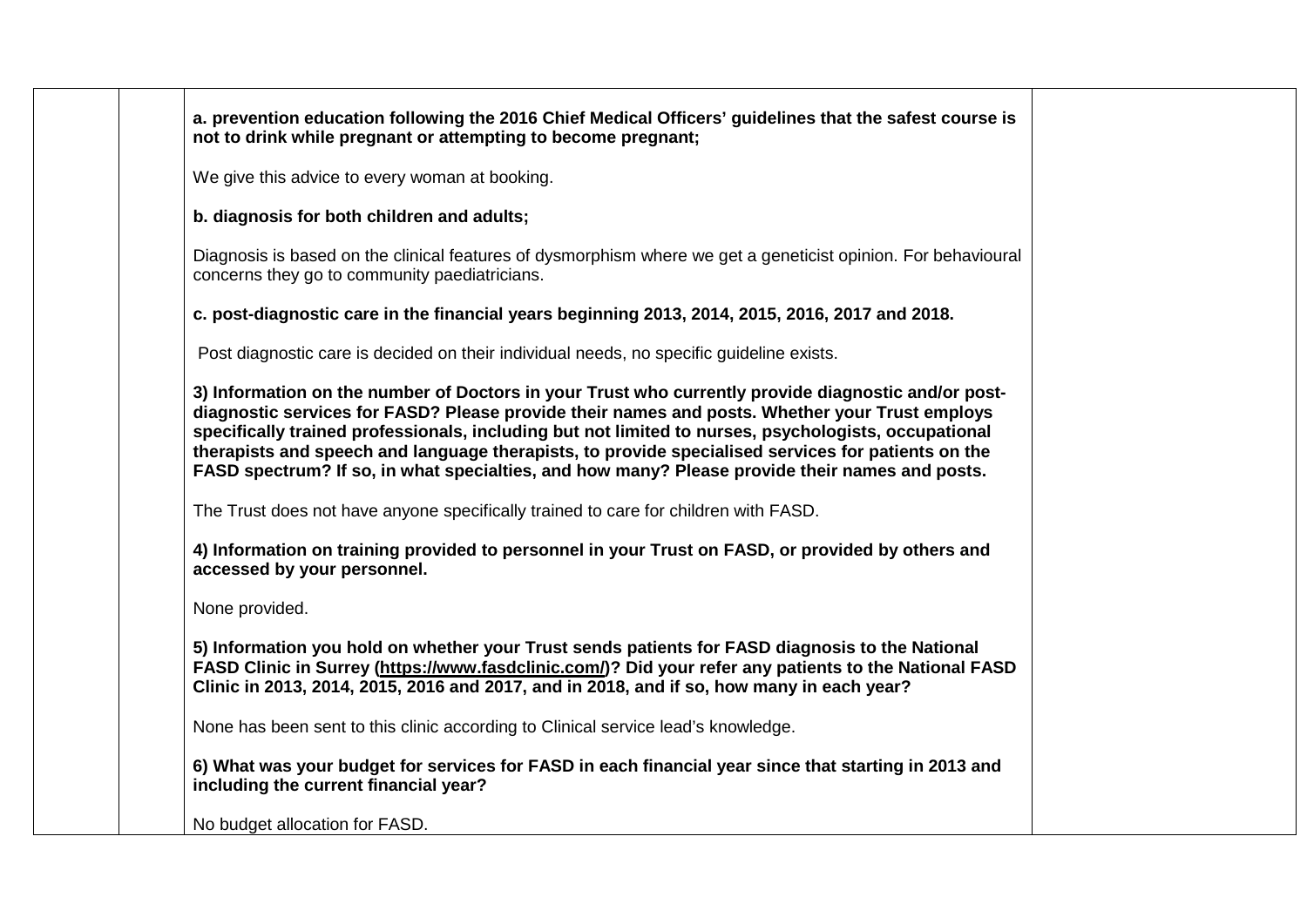|               |      | 7) Please provide copies of any agreed plans you have to expand the budget or services in coming<br>years.                                                                                                                                                                                                                                                                            |                                                                                                                                            |                                                                                                            |  |                                                                 |  |  |  |
|---------------|------|---------------------------------------------------------------------------------------------------------------------------------------------------------------------------------------------------------------------------------------------------------------------------------------------------------------------------------------------------------------------------------------|--------------------------------------------------------------------------------------------------------------------------------------------|------------------------------------------------------------------------------------------------------------|--|-----------------------------------------------------------------|--|--|--|
|               |      | Currently the Trust have no plans to expand the budget or services.                                                                                                                                                                                                                                                                                                                   |                                                                                                                                            |                                                                                                            |  |                                                                 |  |  |  |
| $24 - 7 - 18$ | 4169 | 1. Please send a structure chart of your patient experience team (including PALS and complaints)<br>detailing WTE and band.                                                                                                                                                                                                                                                           |                                                                                                                                            |                                                                                                            |  | Link to Band 3 JD<br>Link to Band 6<br>Link to Draft JB PALS SO |  |  |  |
|               |      | Please see attached.                                                                                                                                                                                                                                                                                                                                                                  |                                                                                                                                            |                                                                                                            |  | Link to Band 4 JD<br>Link to PEE JD                             |  |  |  |
|               |      | 2. Please send job descriptions and person specifications for the posts detailed in question 1.                                                                                                                                                                                                                                                                                       |                                                                                                                                            |                                                                                                            |  | Link to PEE PS<br>Link to PS Band 4                             |  |  |  |
|               |      |                                                                                                                                                                                                                                                                                                                                                                                       |                                                                                                                                            | Please see attached. Please note that the Senior PALS officer JD is in draft only and still being written. |  | Link to PS Trust Lead for<br><b>Complaints</b>                  |  |  |  |
|               |      | 3. Total number of PALS enquiries/concerns per month                                                                                                                                                                                                                                                                                                                                  |                                                                                                                                            |                                                                                                            |  | Link to Staff Structure July 2018                               |  |  |  |
|               |      |                                                                                                                                                                                                                                                                                                                                                                                       | Average complaints 77 per month, information feedback and signposting average 122 per month-taken<br>from figures 01/04/2017 to 31/03/2018 |                                                                                                            |  |                                                                 |  |  |  |
|               |      | 4. Total number of formal complaints per month                                                                                                                                                                                                                                                                                                                                        |                                                                                                                                            |                                                                                                            |  |                                                                 |  |  |  |
|               |      | Formal complaints average 29 per month - taken from figures 01/04/2017 to 31/03/2018                                                                                                                                                                                                                                                                                                  |                                                                                                                                            |                                                                                                            |  |                                                                 |  |  |  |
|               | 4170 | <b>Subject Access Request</b>                                                                                                                                                                                                                                                                                                                                                         |                                                                                                                                            |                                                                                                            |  |                                                                 |  |  |  |
| $25 - 7 - 18$ | 4171 | Under the Freedom of Information Act 2000, I would like to request data on the number of NHS staff<br>on long-term stress leave during the last year for which figures are available, as well as the total<br>number of days they were on stress leave for, both broken down by staff category, if possible to<br>include without incurring unreasonable cost or time effort for you. |                                                                                                                                            |                                                                                                            |  |                                                                 |  |  |  |
|               |      | <b>Staff Group</b>                                                                                                                                                                                                                                                                                                                                                                    | Day lost                                                                                                                                   | Headcount                                                                                                  |  |                                                                 |  |  |  |
|               |      | Add Prof Scientific and Technic                                                                                                                                                                                                                                                                                                                                                       | 129                                                                                                                                        | $\overline{2}$                                                                                             |  |                                                                 |  |  |  |
|               |      | <b>Additional Clinical Services</b>                                                                                                                                                                                                                                                                                                                                                   | 1489                                                                                                                                       | 24                                                                                                         |  |                                                                 |  |  |  |
|               |      | <b>Administrative and Clerical</b>                                                                                                                                                                                                                                                                                                                                                    | 1076                                                                                                                                       | 17                                                                                                         |  |                                                                 |  |  |  |
|               |      | <b>Allied Health Professionals</b>                                                                                                                                                                                                                                                                                                                                                    | 266                                                                                                                                        | $\overline{2}$                                                                                             |  |                                                                 |  |  |  |
|               |      | <b>Estates and Ancillary</b>                                                                                                                                                                                                                                                                                                                                                          | 660                                                                                                                                        | $6\phantom{1}$                                                                                             |  |                                                                 |  |  |  |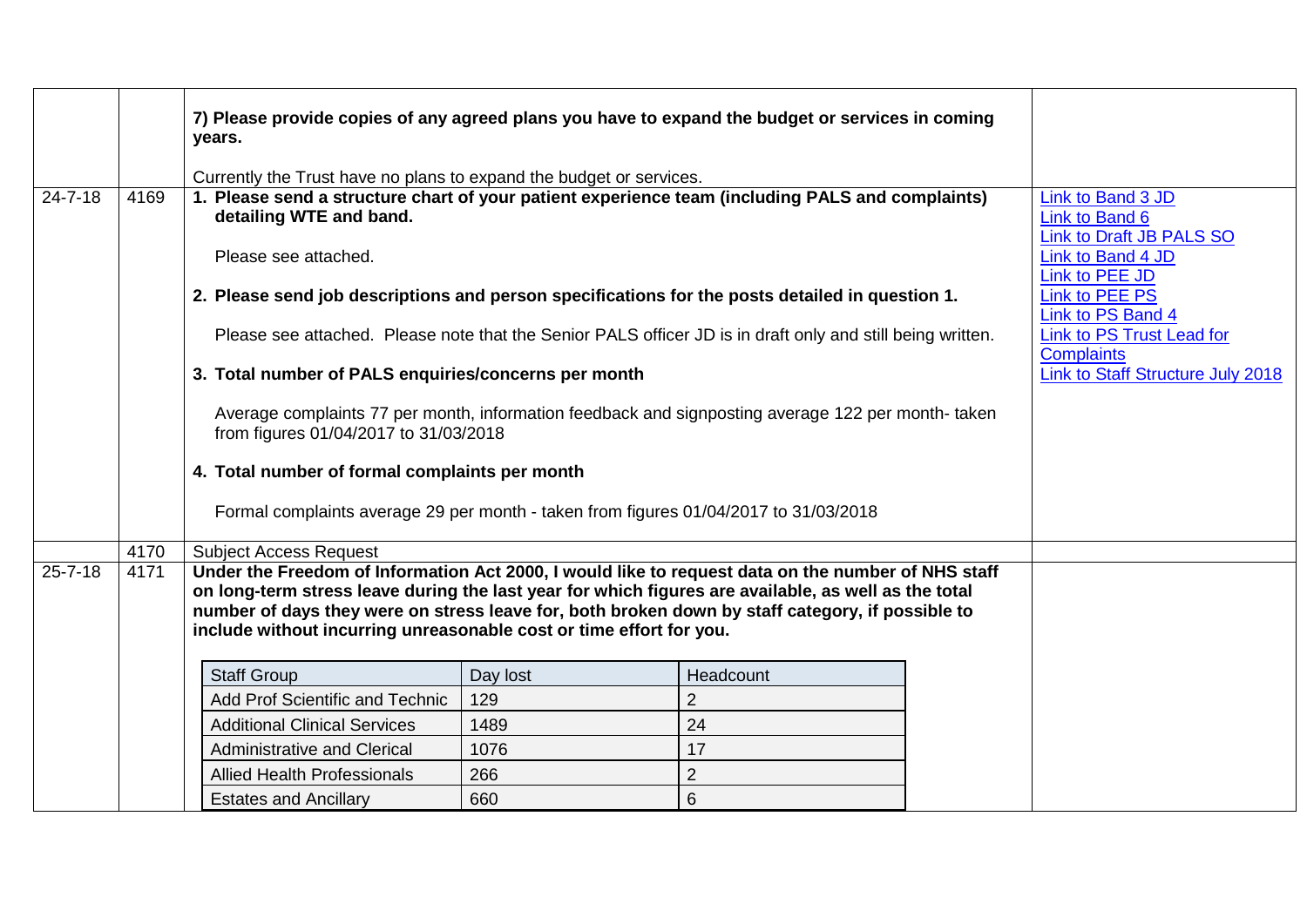|               |      | <b>Healthcare Scientists</b>                                                                                                                                                                                                                  | 206  |                                                                                                                                                                                                      |  |
|---------------|------|-----------------------------------------------------------------------------------------------------------------------------------------------------------------------------------------------------------------------------------------------|------|------------------------------------------------------------------------------------------------------------------------------------------------------------------------------------------------------|--|
|               |      | <b>Medical and Dental</b>                                                                                                                                                                                                                     | 394  | $\overline{4}$                                                                                                                                                                                       |  |
|               |      | Nursing and Midwifery<br>Registered                                                                                                                                                                                                           | 1494 | 14                                                                                                                                                                                                   |  |
|               |      | <b>Grand Total</b>                                                                                                                                                                                                                            | 5714 | 70                                                                                                                                                                                                   |  |
|               |      |                                                                                                                                                                                                                                               |      |                                                                                                                                                                                                      |  |
|               |      | Please note included are days lost to stress/anxiety/depression and other psychiatric illnesses.                                                                                                                                              |      |                                                                                                                                                                                                      |  |
| $25 - 7 - 18$ | 4172 | 1. An overview of the roles, responsibilities and remit of the Trust.                                                                                                                                                                         |      |                                                                                                                                                                                                      |  |
|               |      | 2. An estimate of the population the Trust's remit covers.                                                                                                                                                                                    |      |                                                                                                                                                                                                      |  |
|               |      |                                                                                                                                                                                                                                               |      |                                                                                                                                                                                                      |  |
|               |      | The information requested can be found on the Trusts website at :<br>http://www.mkhospital.nhs.uk/images/comms/BoD/MKUH_Org_Chart_Spring_2017_web.pdf                                                                                         |      |                                                                                                                                                                                                      |  |
|               |      |                                                                                                                                                                                                                                               |      |                                                                                                                                                                                                      |  |
|               |      | Please note individual staff details are exempt under Section 40 Personal Information (where disclosure may<br>contravene the Data Protection Act) unless permission to release has been granted or they are already in the<br>public domain. |      |                                                                                                                                                                                                      |  |
|               |      | 3. The number of staff currently employed by the Trust.                                                                                                                                                                                       |      |                                                                                                                                                                                                      |  |
|               |      | 4. The number of staff paid on the Agenda for Change (AfC) scale.                                                                                                                                                                             |      |                                                                                                                                                                                                      |  |
|               |      | 5. A breakdown of the number of staff employed on each band of the AfC scale from band 1 through<br>to band 9.                                                                                                                                |      |                                                                                                                                                                                                      |  |
|               |      | 6. The number and/ or percentage of staff employed by the Trust who work in a non-clinical capacity,<br>no direct patient clinical contact.                                                                                                   |      | i.e. those who do not work directly with patients in an acute setting or in the community. This<br>includes members of any healthcare profession (e.g. nursing and medical) in managerial roles with |  |
|               |      | 7. The number and/ or percentage of staff employed by the Trust who work in a clinical capacity, i.e.                                                                                                                                         |      | those who work directly with patients in an acute setting or in the community.                                                                                                                       |  |
|               |      | 8. Estimates of the Trust's budget and expenditure for the financial year 2017/18. No breakdown of<br>the budget or expenditure is required.                                                                                                  |      |                                                                                                                                                                                                      |  |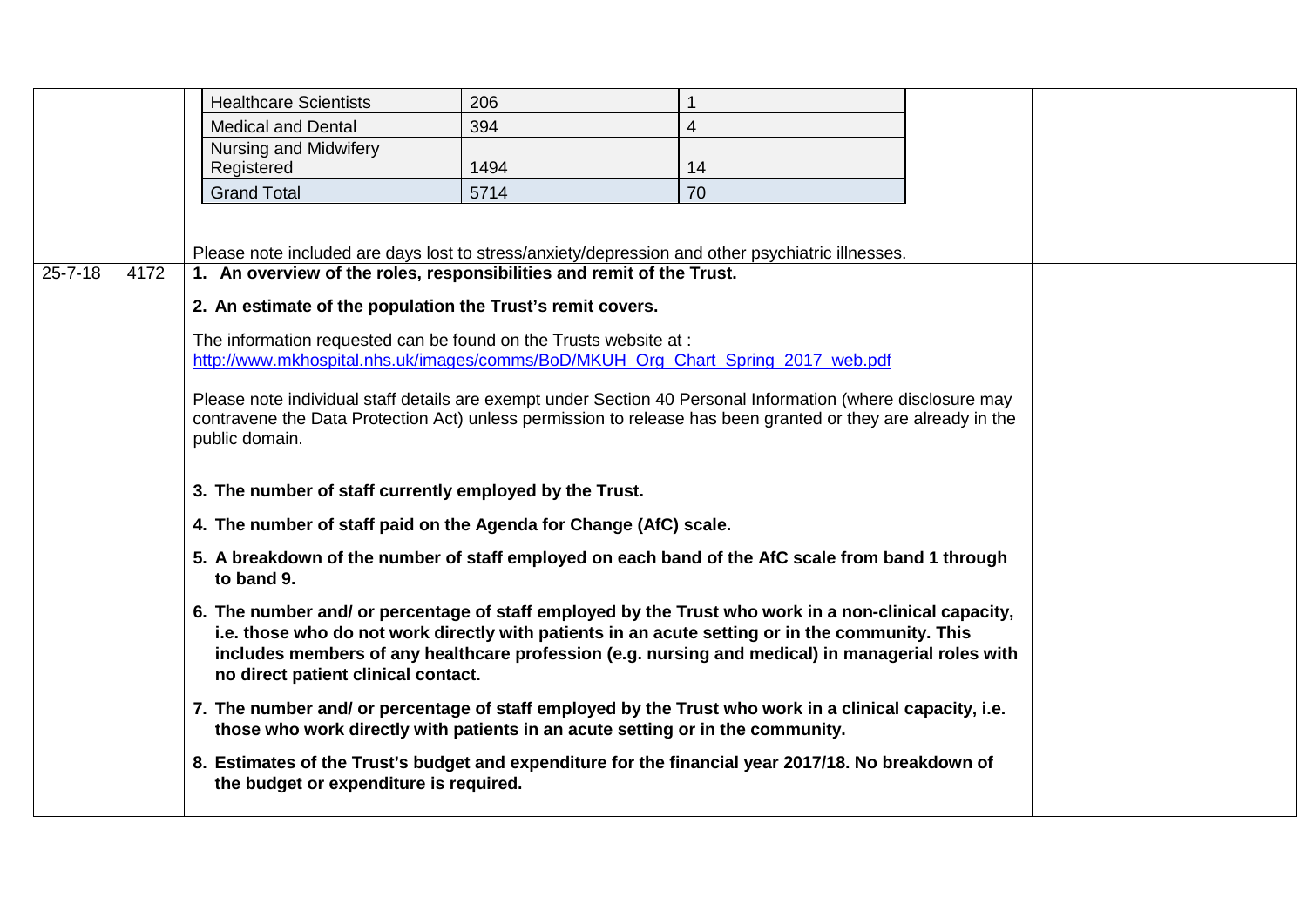|               |      |                                                                                                                                                                                                           |       |            |                                                                                                    |                 |             |                 | I can confirm the information requested is available within the Trusts Annual Reports available via the                                                                                                                        |                           |  |  |
|---------------|------|-----------------------------------------------------------------------------------------------------------------------------------------------------------------------------------------------------------|-------|------------|----------------------------------------------------------------------------------------------------|-----------------|-------------|-----------------|--------------------------------------------------------------------------------------------------------------------------------------------------------------------------------------------------------------------------------|---------------------------|--|--|
|               |      | website at http://www.mkhospital.nhs.uk/index.php?view=list&slug=annual-<br>reports&option=com docman&layout=table&Itemid=646                                                                             |       |            |                                                                                                    |                 |             |                 |                                                                                                                                                                                                                                |                           |  |  |
|               |      |                                                                                                                                                                                                           |       |            |                                                                                                    |                 |             |                 |                                                                                                                                                                                                                                |                           |  |  |
| $27 - 7 - 18$ | 4173 |                                                                                                                                                                                                           |       |            |                                                                                                    |                 |             |                 | Please can you tell me if any of your buildings are clad in Aluminium Composite Material, and if so                                                                                                                            |                           |  |  |
|               |      | how many.                                                                                                                                                                                                 |       |            |                                                                                                    |                 |             |                 |                                                                                                                                                                                                                                |                           |  |  |
|               |      | if you have estimated how much this will cost.                                                                                                                                                            |       |            |                                                                                                    |                 |             |                 | If any buildings have ACM please can you tell me whether the trust will be removing the cladding and                                                                                                                           |                           |  |  |
|               |      |                                                                                                                                                                                                           |       |            |                                                                                                    |                 |             |                 |                                                                                                                                                                                                                                |                           |  |  |
|               |      |                                                                                                                                                                                                           |       |            |                                                                                                    |                 |             |                 |                                                                                                                                                                                                                                |                           |  |  |
|               |      |                                                                                                                                                                                                           |       |            |                                                                                                    |                 |             |                 | I can confirm that one building on the Trust's site has been identified as being clad in Aluminium Composite<br>Material. As it is a low-rise building (two storeys) the Trust does not currently have any plans to remove the |                           |  |  |
|               |      | cladding.                                                                                                                                                                                                 |       |            |                                                                                                    |                 |             |                 |                                                                                                                                                                                                                                |                           |  |  |
| $27 - 7 - 18$ | 4174 |                                                                                                                                                                                                           |       |            |                                                                                                    |                 |             |                 | Within your trust how many patients have been treated, in the past 6 months January to June 2018 by                                                                                                                            |                           |  |  |
|               |      | diagnosed eye condition. Of these patients how many are new to treatment [they have not previously<br>received an injection / implant]? If your trust can not split by condition, please supply the total |       |            |                                                                                                    |                 |             |                 |                                                                                                                                                                                                                                |                           |  |  |
|               |      |                                                                                                                                                                                                           |       |            |                                                                                                    |                 |             |                 | patients and total new patients. A new patient is one that has not previously received an injection in                                                                                                                         |                           |  |  |
|               |      | either eye for an ophthalmology condition.                                                                                                                                                                |       |            |                                                                                                    |                 |             |                 |                                                                                                                                                                                                                                |                           |  |  |
|               |      |                                                                                                                                                                                                           |       |            |                                                                                                    |                 |             |                 |                                                                                                                                                                                                                                |                           |  |  |
|               |      |                                                                                                                                                                                                           | Total | <b>New</b> | Lucentis                                                                                           | Lucentis        | Eylea       | Eylea           | Other                                                                                                                                                                                                                          | Other NEW                 |  |  |
|               |      |                                                                                                                                                                                                           |       |            | Patients Patient   (ranibizuma   (ranibizuma   (aflibercep   (aflibercept) Patients<br>b) Patients | b) NEW          | t) Patients | <b>NEW</b>      |                                                                                                                                                                                                                                | <b>Patients</b>           |  |  |
|               |      |                                                                                                                                                                                                           |       |            |                                                                                                    | <b>Patients</b> |             | <b>Patients</b> |                                                                                                                                                                                                                                | (bevacizumab (bevacizumab |  |  |
|               |      |                                                                                                                                                                                                           |       |            |                                                                                                    |                 |             |                 | Dexamathaso Dexamathaso                                                                                                                                                                                                        |                           |  |  |
|               |      |                                                                                                                                                                                                           |       |            |                                                                                                    |                 |             |                 | ne or                                                                                                                                                                                                                          | ne or                     |  |  |
|               |      |                                                                                                                                                                                                           |       |            |                                                                                                    |                 |             |                 | Fluocinolone) Fluocinolone)                                                                                                                                                                                                    |                           |  |  |
|               |      | Total                                                                                                                                                                                                     | 179   | 28         | 71                                                                                                 | 5               | 72          |                 | 36                                                                                                                                                                                                                             | 16                        |  |  |
|               |      | Wet Age                                                                                                                                                                                                   |       |            |                                                                                                    |                 |             |                 |                                                                                                                                                                                                                                |                           |  |  |
|               |      | Related                                                                                                                                                                                                   |       |            |                                                                                                    |                 |             |                 |                                                                                                                                                                                                                                |                           |  |  |
|               |      | Macular                                                                                                                                                                                                   |       |            |                                                                                                    |                 |             |                 |                                                                                                                                                                                                                                |                           |  |  |
|               |      | Degeneratio<br>n (wAMD)                                                                                                                                                                                   |       |            |                                                                                                    |                 |             |                 |                                                                                                                                                                                                                                |                           |  |  |
|               |      | Other                                                                                                                                                                                                     |       |            |                                                                                                    |                 |             |                 |                                                                                                                                                                                                                                |                           |  |  |
|               |      | conditions                                                                                                                                                                                                |       |            |                                                                                                    |                 |             |                 |                                                                                                                                                                                                                                |                           |  |  |
|               |      | (DMO, RVO                                                                                                                                                                                                 |       |            |                                                                                                    |                 |             |                 |                                                                                                                                                                                                                                |                           |  |  |
|               |      | or mCNV)                                                                                                                                                                                                  |       |            |                                                                                                    |                 |             |                 |                                                                                                                                                                                                                                |                           |  |  |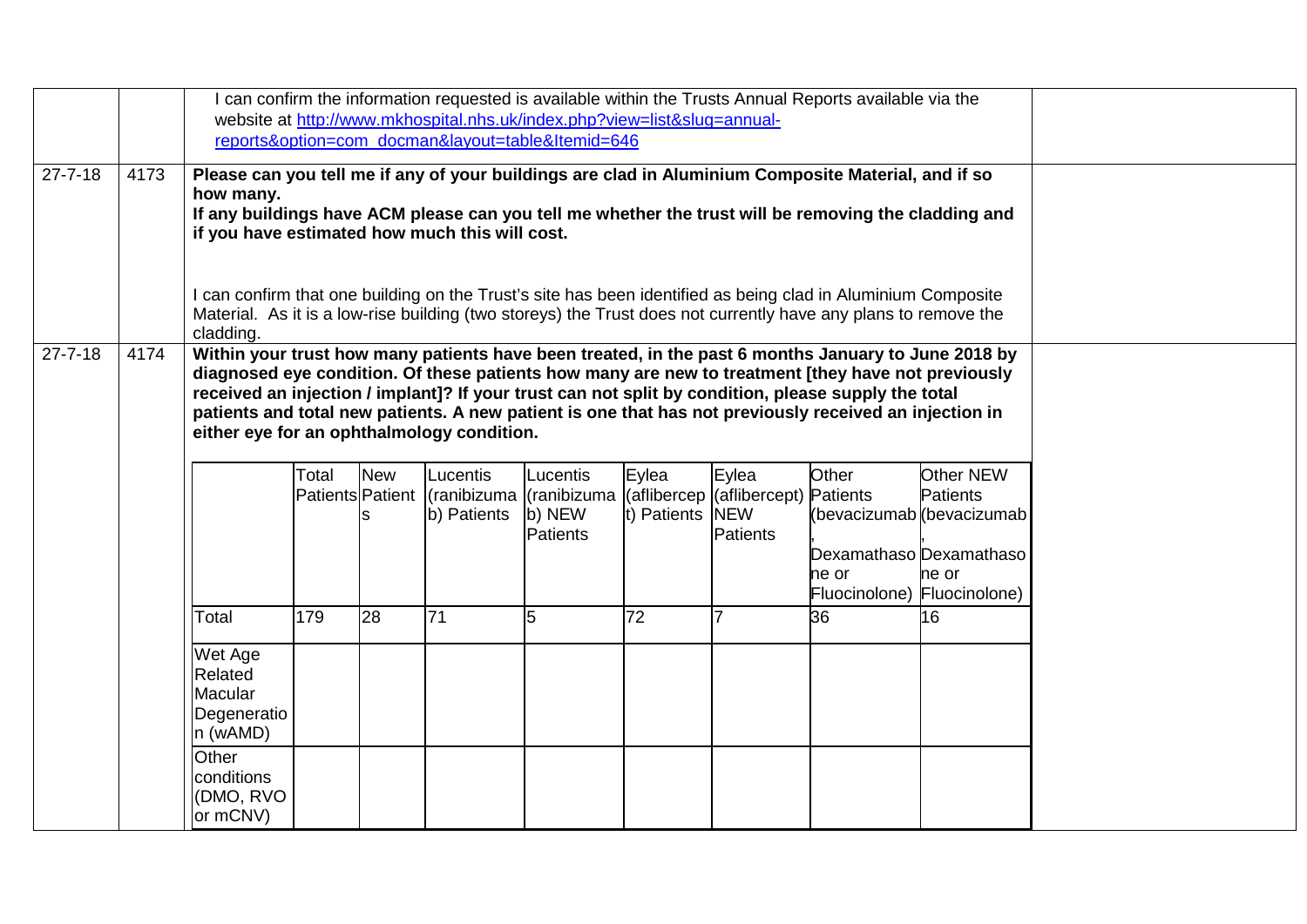|               |      | The Trust are unable to determine which of these patients are being treated for Wet Age Related Macular                                                         |  |
|---------------|------|-----------------------------------------------------------------------------------------------------------------------------------------------------------------|--|
|               |      | Degeneration (wAMD) or Other conditions (DMO, RVO or mCNV) as this information is not held centrally. To                                                        |  |
|               |      | obtain this information would entail trawling through patient records which would require permission and<br>exceed the time limit.                              |  |
| $30 - 7 - 18$ | 4175 | Could you please tell me if there have been any injuries to hospital visitors or staff while using the                                                          |  |
|               |      | New Entrance Drop-off/Pick-up Area during 2018?                                                                                                                 |  |
|               |      | In particular, has anyone been injured as a result of sitting on the small wall immediately outside the<br>entrance (and which now has warning signs attached). |  |
|               |      | I can confirm there have been 2 reported accidents to staff/patients using the New Main Entrance Drop<br>off/Pick up area during 2018.                          |  |
|               |      | Neither of which were a results of sitting on the small wall immediately outside the entrance.                                                                  |  |
| $30 - 7 - 18$ | 4176 | I am in the process of updating our database with the most up to date information before we migrate                                                             |  |
|               |      | to a new system. I find most of the names I need online, but sometimes cannot find certain people. I                                                            |  |
|               |      | was looking for your:                                                                                                                                           |  |
|               |      | <b>D</b> o Communications                                                                                                                                       |  |
|               |      | D o Informatics<br>Do Strategy<br>$\bullet$                                                                                                                     |  |
|               |      |                                                                                                                                                                 |  |
|               |      | The information requested can be found on the Trusts website at:                                                                                                |  |
|               |      | http://www.mkhospital.nhs.uk/images/comms/BoD/MKUH Org Chart Spring 2017 web.pdf                                                                                |  |
|               |      |                                                                                                                                                                 |  |
|               |      | Please note individual staff details are exempt under Section 40 Personal Information (where disclosure may                                                     |  |
|               |      | contravene the Data Protection Act) unless permission to release has been granted or they are already in the<br>public domain.                                  |  |
| $30 - 7 - 18$ | 4177 | 1. Do you routinely carry out point of care tests for bacterial and viral infections?                                                                           |  |
|               |      |                                                                                                                                                                 |  |
|               |      | 2. In what scenarios do you use point of care testing?                                                                                                          |  |
|               |      | 3. What is the average length of time taken for results of point of care tests for bacterial and viral<br>infections to be delivered?                           |  |
|               |      | 4. Which bacterial or viral infections do you test for specifically? a) MRSA, b) C.diff, c) E.coli, d) CPE,<br>e) any others?                                   |  |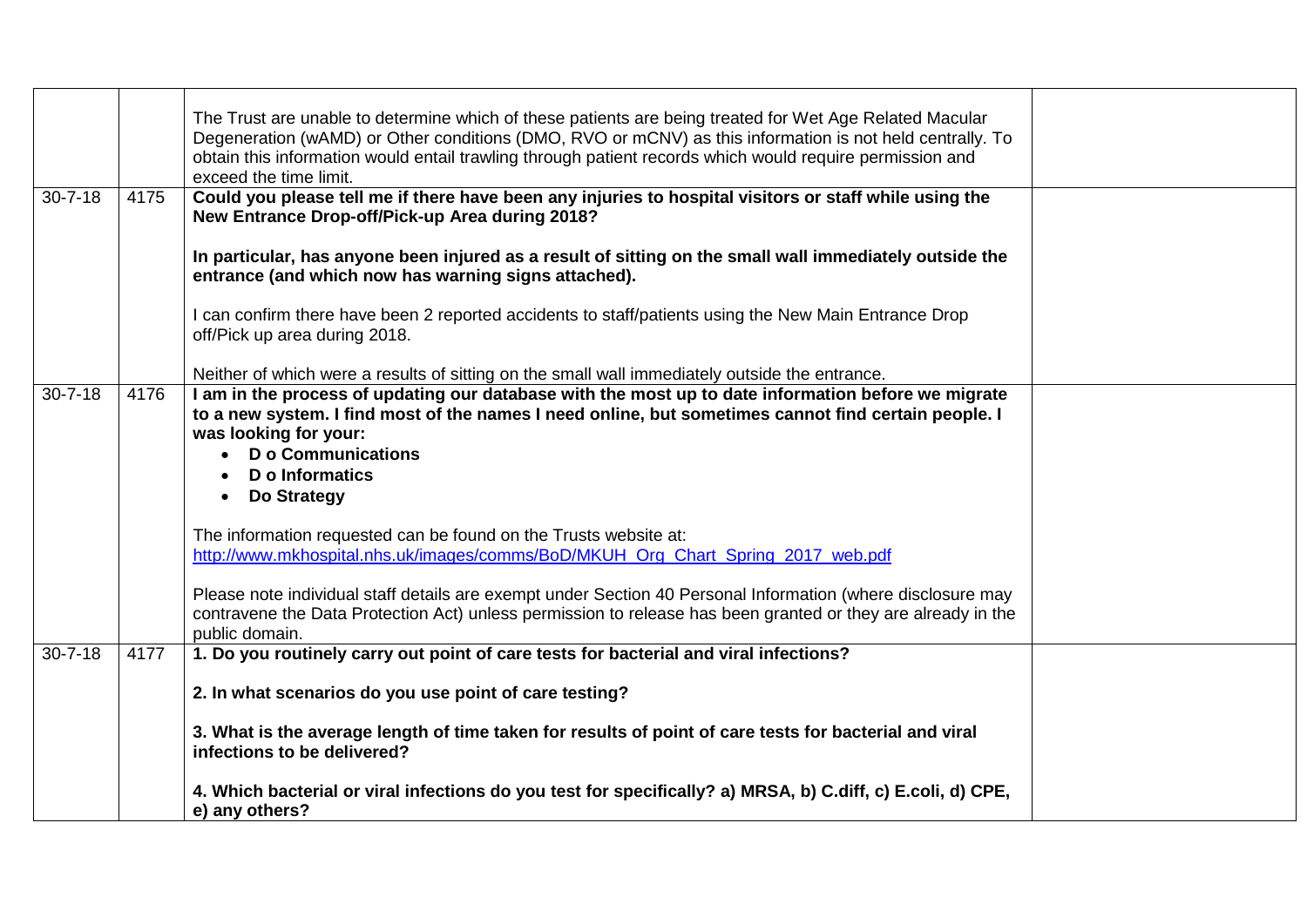|               |      | I can confirm Milton Keynes University Hospital do not carry out point of care tests for bacterial or viral<br>infections.                                                             |  |
|---------------|------|----------------------------------------------------------------------------------------------------------------------------------------------------------------------------------------|--|
| $30 - 7 - 18$ | 4178 | 1. As a trust, what protocols do you have in place for managing patients to prevent infection in the<br>patient pathway?                                                               |  |
|               |      | Elective pathway – MRSA screening, urinalysis and blood picture. Emergency and repatriation screening is<br>tailored to presenting symptoms - intervention and level of care indicated |  |
|               |      | 2. Do you have a policy for routine testing for bacterial infections a) in all patients b) in high risk<br>patients only?                                                              |  |
|               |      | Aligned to admission/transfer risk.                                                                                                                                                    |  |
|               |      | 3. Do you have a policy for routine testing for viral infections a) in all patients b) in high risk patients<br>only?                                                                  |  |
|               |      | No.                                                                                                                                                                                    |  |
|               |      | 4. Is isolation the protocol for high risk patients? If not, please can you confirm what protocols are in<br>place.                                                                    |  |
|               |      | All single room use is reviewed daily - supported by Clinical Site Managers, daily multidisciplinary huddle and<br><b>IPCT</b> advice.                                                 |  |
| $27 - 7 - 18$ | 4179 | 1. Does the hospital have specific rules regarding terminally ill patients completing documents<br>on hospital property and time?                                                      |  |
|               |      | No. However, staff are not to be involved in completing or signing any documentation for patients<br>such as wills.                                                                    |  |
|               |      | 2. Does the hospital have specific rules regarding terminally ill patients leaving the premises?                                                                                       |  |
|               |      | As stated above, in (5).                                                                                                                                                               |  |
|               |      |                                                                                                                                                                                        |  |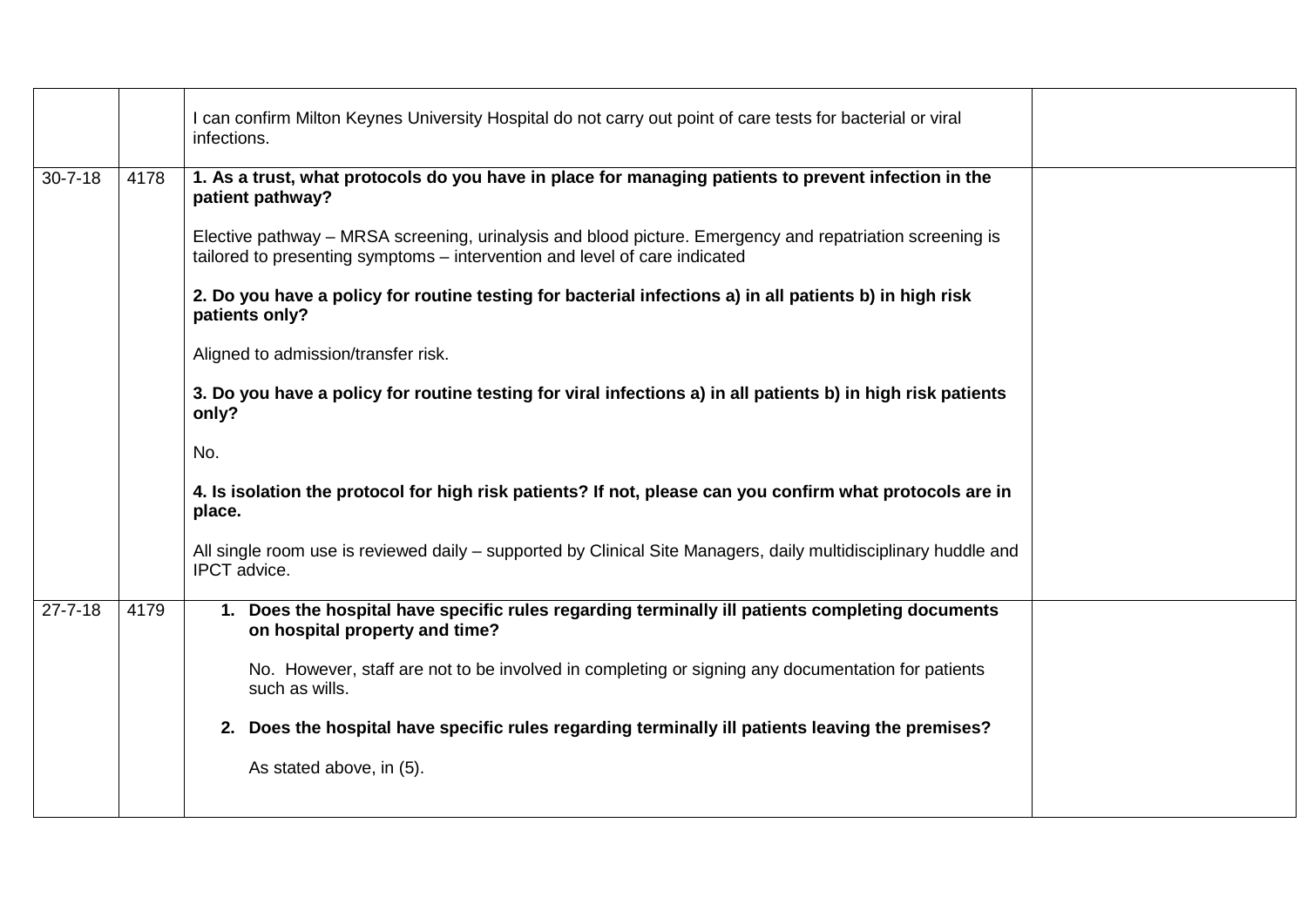| $31 - 7 - 18$ | 4180 | FOI Request - Software and Services                                                                                                                                                                                                                                                                                                                                                                                                                                                                                                                                                                                                                                                                     | <b>Answer</b>                                                                      |  |
|---------------|------|---------------------------------------------------------------------------------------------------------------------------------------------------------------------------------------------------------------------------------------------------------------------------------------------------------------------------------------------------------------------------------------------------------------------------------------------------------------------------------------------------------------------------------------------------------------------------------------------------------------------------------------------------------------------------------------------------------|------------------------------------------------------------------------------------|--|
|               |      | Who is your theatre management system<br>supplier? (surgical)                                                                                                                                                                                                                                                                                                                                                                                                                                                                                                                                                                                                                                           | Cerner                                                                             |  |
|               |      | What is the renewal date of the theatre<br>management system contract?                                                                                                                                                                                                                                                                                                                                                                                                                                                                                                                                                                                                                                  | May 2025                                                                           |  |
|               |      | Who provides your Digital Dictation software?<br>(if applicable)                                                                                                                                                                                                                                                                                                                                                                                                                                                                                                                                                                                                                                        | N/A in Theatres, but some use of Big Hand.                                         |  |
|               |      | What is the renewal date of the digital<br>dictation contract?                                                                                                                                                                                                                                                                                                                                                                                                                                                                                                                                                                                                                                          | Renewed annually.                                                                  |  |
|               |      | What percentage of Trust inpatient activity<br>income from commissioners was on a block<br>contract basis in years 16/17 and 17/18?                                                                                                                                                                                                                                                                                                                                                                                                                                                                                                                                                                     | I can confirm the Trust has no activity on a<br>block contract with commissioners. |  |
|               |      | What was the value of this activity in 16/17<br>and 17/18?                                                                                                                                                                                                                                                                                                                                                                                                                                                                                                                                                                                                                                              | N/A                                                                                |  |
| $31 - 7 - 18$ | 4181 | 1. How much does it cost your NHS trust to surgically remove a foreign object from a patient?                                                                                                                                                                                                                                                                                                                                                                                                                                                                                                                                                                                                           |                                                                                    |  |
|               |      | The latest costs can be found at: https://improvement.nhs.uk/resources/reference-costs/                                                                                                                                                                                                                                                                                                                                                                                                                                                                                                                                                                                                                 |                                                                                    |  |
|               |      | 2. How many patients have had foreign objects surgically removed from their bodies across your NHS<br>trust from July 2017 to July 2018?                                                                                                                                                                                                                                                                                                                                                                                                                                                                                                                                                                |                                                                                    |  |
|               |      | 133                                                                                                                                                                                                                                                                                                                                                                                                                                                                                                                                                                                                                                                                                                     |                                                                                    |  |
|               |      | Included in this figure is a count of distinct patients that attended MKUH as an inpatient and underwent any<br>procedure between the 1st July 2017 and the 31st July 2018 represented by any of the OPCS4 Procedure<br>Codes listed below. Note that the figure is a count of distinct patients and therefore if a patient underwent<br>more than one procedure during the period, they are represented only once in the figure given. Also, it should<br>be noted that the procedures listed below are occasionally performed in outpatients in the Trust, however the<br>request for 'surgical removals' has been interpreted as only referring to patients that had a procedure as an<br>inpatient. |                                                                                    |  |
|               |      | A072 : Removal of foreign body from tissue of brain<br>C064 : Removal of foreign body from orbit<br>C223 : Removal of foreign body from eyelid<br>C433: Removal of foreign body from conjunctiva<br>C481 : Surgical removal of foreign body from cornea                                                                                                                                                                                                                                                                                                                                                                                                                                                 |                                                                                    |  |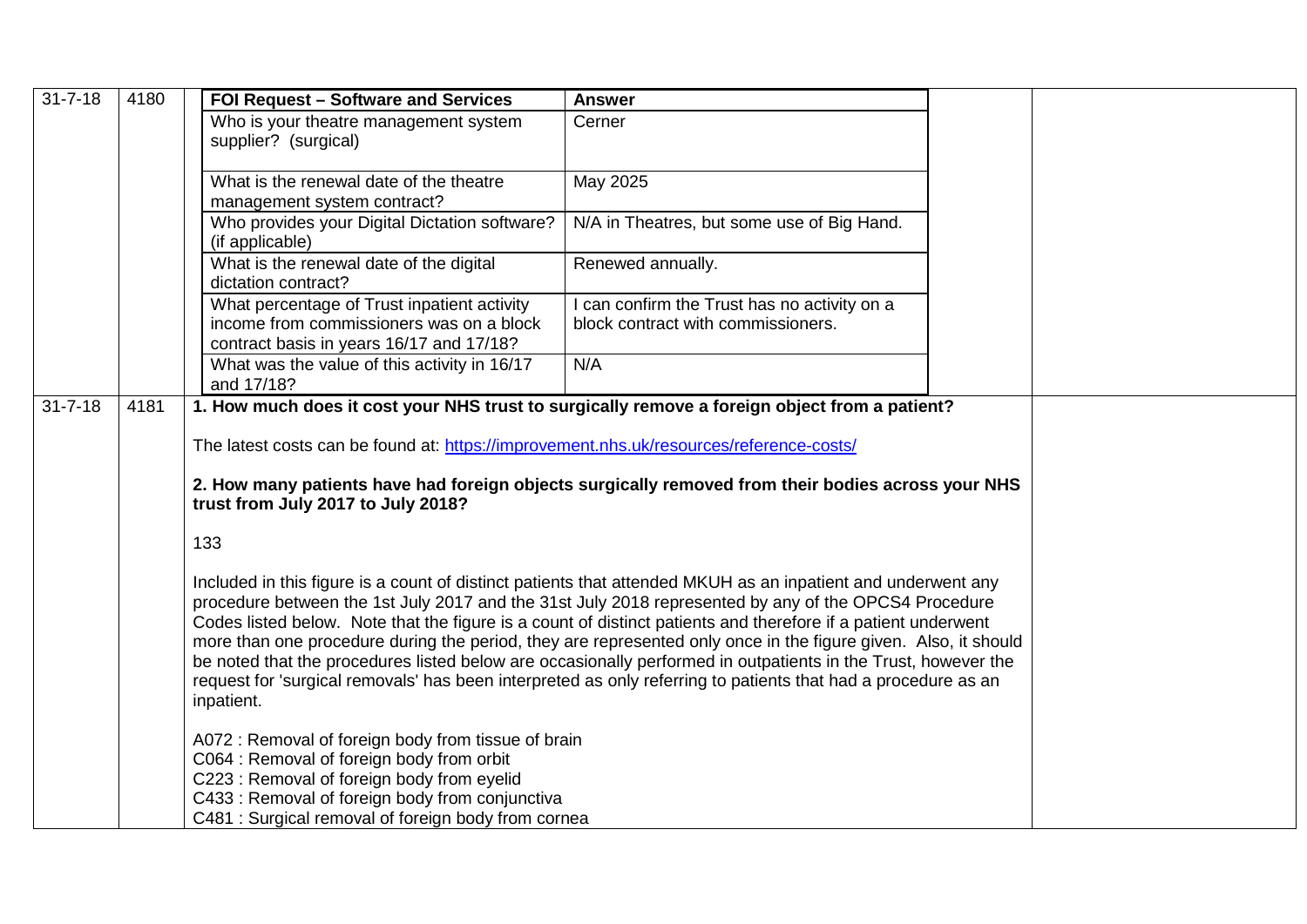| C645 : Removal of foreign body from iris<br>C774 : Surgical removal of foreign body from lens<br>C864 : Removal of foreign body from eye NEC<br>D073 : Removal of foreign body from external auditory canal<br>E085 : Removal of foreign body from cavity of nose<br>E274 : Removal of foreign body from pharynx<br>E485 : Fibreoptic endoscopic removal of foreign body from lower respiratory tract<br>E505 : Endoscopic removal of foreign body from lower respiratory tract using rigid bronchoscope<br>F242 : Removal of foreign body from tongue<br>F364 : Removal of foreign body from tonsil                                                                                                                                                                                                                                                                                                                                                                                                                                                                                                                                                                                                                                                                                                                                                                                                                                                                                                                                                           |  |
|----------------------------------------------------------------------------------------------------------------------------------------------------------------------------------------------------------------------------------------------------------------------------------------------------------------------------------------------------------------------------------------------------------------------------------------------------------------------------------------------------------------------------------------------------------------------------------------------------------------------------------------------------------------------------------------------------------------------------------------------------------------------------------------------------------------------------------------------------------------------------------------------------------------------------------------------------------------------------------------------------------------------------------------------------------------------------------------------------------------------------------------------------------------------------------------------------------------------------------------------------------------------------------------------------------------------------------------------------------------------------------------------------------------------------------------------------------------------------------------------------------------------------------------------------------------|--|
| G132: Open removal of foreign body from oesophagus<br>G151 : Fibreoptic endoscopic removal of foreign body from oesophagus<br>G181 : Endoscopic removal of foreign body from oesophagus using rigid oesophagoscope<br>G384 : Open removal of foreign body from stomach<br>G442 : Fibreoptic endoscopic removal of foreign body from upper gastrointestinal tract<br>G533 : Open removal of foreign body from duodenum<br>G548 : Other specified therapeutic endoscopic operations on duodenum<br>G783 : Removal of foreign body from ileum<br>H194 : Open removal of foreign body from colon<br>H213 : Fibreoptic endoscopic removal of foreign body from colon<br>H248 : Other specified other therapeutic endoscopic operations on lower bowel using fibreoptic<br>sigmoidoscope<br>H272 : Endoscopic removal of foreign body from sigmoid colon using rigid sigmoidoscope<br>K573 : Percutaneous transluminal removal of foreign body from heart<br>M392: Open removal of foreign body from bladder<br>M762 : Endoscopic removal of foreign body from urethra<br>M833: Removal of foreign body from urinary tract NEC<br>N136 : Removal of foreign body from testis<br>P294 : Removal of foreign body from vagina<br>P316 : Removal of foreign body from pouch of Douglas NEC<br>S44 : Removal of other inorganic substance from skin<br>S45 : Removal of other substance from skin<br>S703 : Removal of foreign body from nail<br>T316 : Removal of foreign body from anterior abdominal wall<br>T398 : Other specified operations on posterior peritoneum |  |